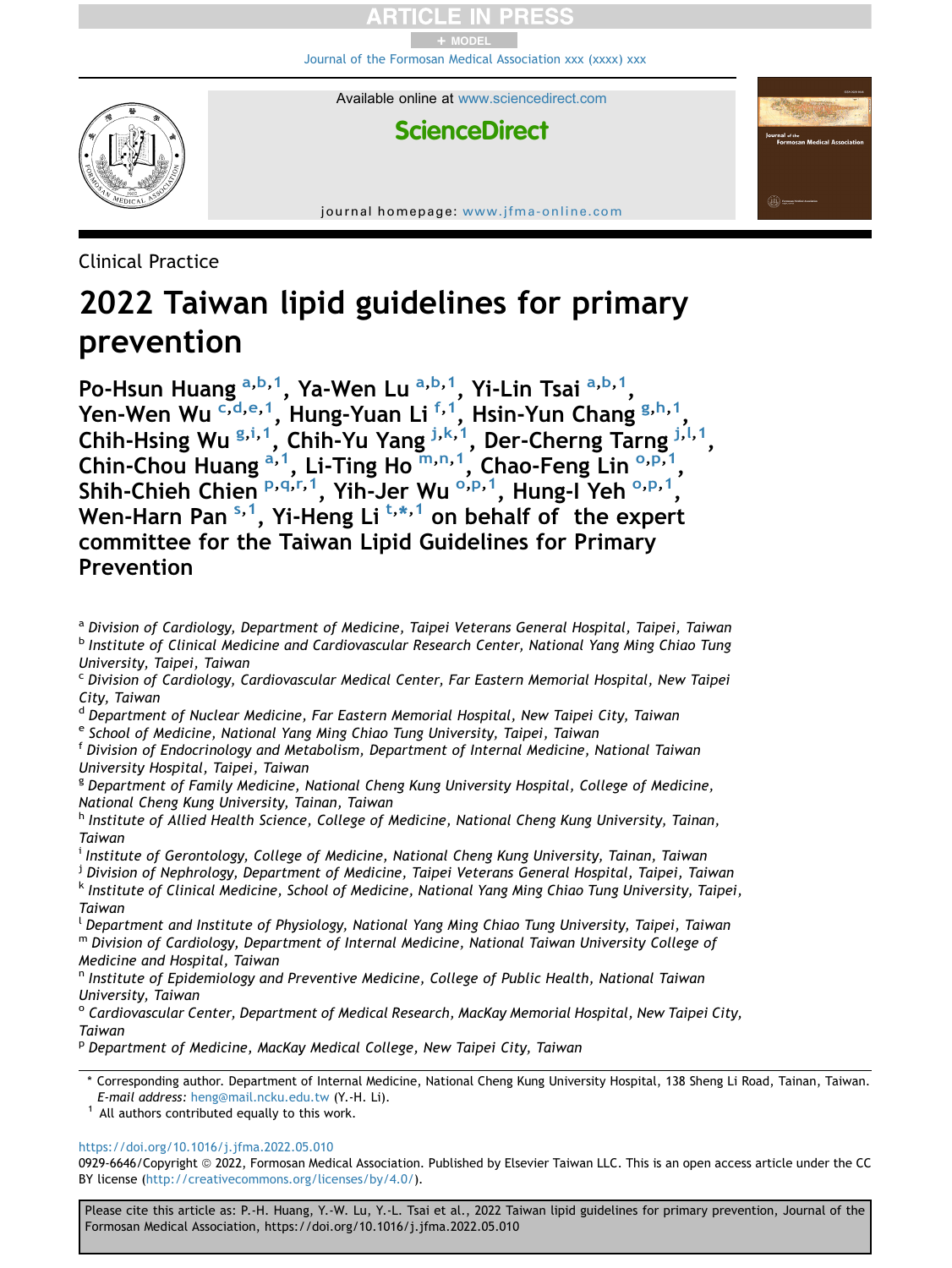# + MODEL

P.-H. Huang, Y.-W. Lu, Y.-L. Tsai et al.

<span id="page-1-0"></span><sup>q</sup> Department of Critical Care Medicine, MacKay Memorial Hospital, Taipei, Taiwan

<span id="page-1-1"></span><sup>r</sup> Division of Cardiology, Department of Internal Medicine, MacKay Memorial Hospital, Taipei, Taiwan

<span id="page-1-2"></span><sup>s</sup> Institute of Biomedical Sciences, Academia Sinica, Taipei, Taiwan

<span id="page-1-3"></span><sup>t</sup> Division of Cardiology, Department of Internal Medicine, National Cheng Kung University Hospital,

College of Medicine, National Cheng Kung University, Tainan, Taiwan

Received 18 January 2022; received in revised form 1 May 2022; accepted 17 May 2022

#### **KEYWORDS** Cholesterol; Atherosclerosis; Taiwan

Elevated circulating low-density lipoprotein cholesterol (LDL-C) is a major risk factor of atherosclerotic cardiovascular disease (ASCVD). Early control of LDL-C to prevent ASCVD later in life is important. The Taiwan Society of Lipids and Atherosclerosis in association with the other seven societies developed this new lipid guideline focusing on subjects without clinically significant ASCVD. In this guideline for primary prevention, the recommended LDL-C target is based on risk stratification. A healthy lifestyle with recommendations for foods, dietary supplements and alcohol drinking are described. The pharmacological therapies for LDL-C reduction are recommended. The aim of this guideline is to decrease the risk of ASCVD through adequate control of dyslipidemia in Taiwan.

Copyright @ 2022, Formosan Medical Association. Published by Elsevier Taiwan LLC. This is an open access article under the CC BY license (<http://creativecommons.org/licenses/by/4.0/>).

# Contents

| Healthy lifestyle influent contains and the contact of the contact of the contact of the contact of the contact of the contact of the contact of the contact of the contact of the contact of the contact of the contact of th |  |
|--------------------------------------------------------------------------------------------------------------------------------------------------------------------------------------------------------------------------------|--|
|                                                                                                                                                                                                                                |  |
|                                                                                                                                                                                                                                |  |
|                                                                                                                                                                                                                                |  |
|                                                                                                                                                                                                                                |  |
|                                                                                                                                                                                                                                |  |
|                                                                                                                                                                                                                                |  |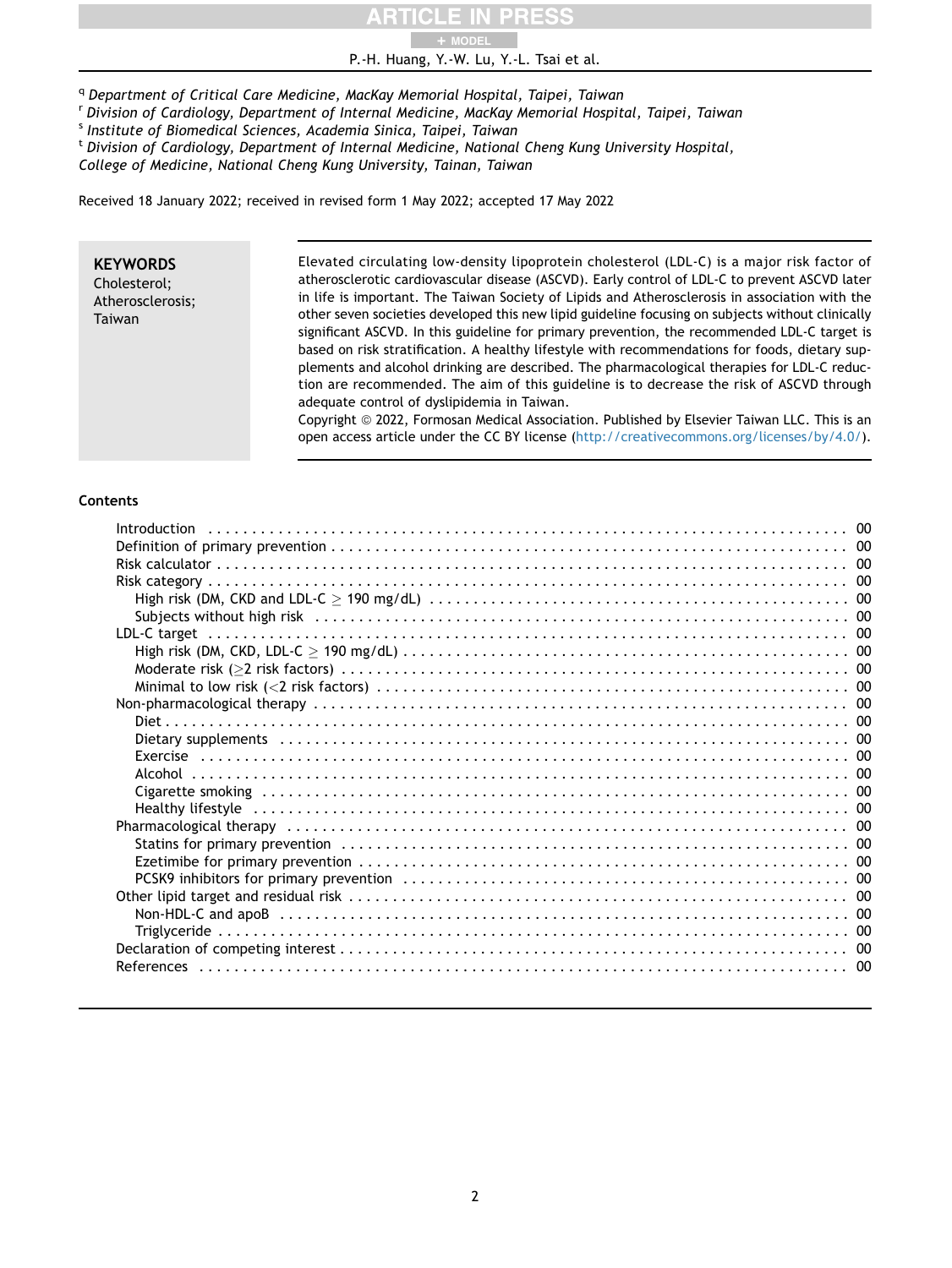# Introduction

Cardiovascular (CV) disease, including atherosclerotic cardiovascular disease (ASCVD), is one of the major leading causes of death in Taiwan.<sup>[1](#page-10-0)</sup> Multiple evidences from laboratory, epidemiological, and genetic studies indicate that increased circulating low-density lipoprotein cholesterol (LDL-C) causes accelerated deposition of cholesterol in the arterial wall leading to vascular inflammation and atherosclerosis. $2,3$  $2,3$  The causal link of LDL-C and ASCVD was further proved in many clinical trials showing that intensive reduction of LDL-C is an effective therapy to attenuate the progression of coronary atherosclerosis and improve CV outcomes. $4-7$  $4-7$  $4-7$  Recent study demonstrated that, in individuals without established coronary atherosclerosis, early initiation of statin therapy to decrease LDL-C could obtain a similar CV risk as those with untreated low LDL-C levels. $8$  It is clear that maintaining an adequate LDL-C level earlier in life is an effective intervention for prevention of ASCVD. However, the control rate of LDL-C is disappointing in Taiwan. Even in patients with ASCVD, only 54% of them could achieve an LDL-C level  $\langle$ 100 mg/dL.<sup>[9](#page-10-5)</sup> The Taiwan Society of Lipids and Atherosclerosis, in association with seven other major societies in Taiwan, published the Taiwan Lipid Guidelines for High Risk Patients in  $2017.<sup>10</sup>$  $2017.<sup>10</sup>$  $2017.<sup>10</sup>$  The optimal lipid target and treatment strategy were recommended for high risk patients, including those with coronary artery disease (CAD), acute coronary syndrome (ACS), ischemic stroke, peripheral artery disease (PAD), diabetes mellitus (DM), chronic kidney disease (CKD), and familial hypercholesterolemia (FH). The 2017 Taiwan Lipid Guidelines for High Risk Patients received critical acclaim in Taiwan and became the standard guidance for dyslipidemia treatment in high risk patients.

The management of dyslipidemia for subjects without the above-mentioned high risk features was not mentioned in the 2017 guidelines. In the Nutrition and Health Surveys in Taiwan performed from 2005 to 2008, hypercholesterolemia defined as a cholesterol level  $\geq$ 240 mg/dL was found in 12.5% in men and 10% in women.<sup>[11](#page-10-7)</sup> The Taiwan Society of Lipids and Atherosclerosis decided to move forward to primary prevention and developed a new lipid guideline targeting the subjects without clinically significant ASCVD, but may carry other various vascular risk factors. Advisory board meetings were held by the Taiwan Society of Lipids and Atherosclerosis from November 2020 to March 2021. Experts and opinion leaders from the Taiwan Association of Family Medicine, Taiwan Society of Cardiology, Taiwan Stroke Society, Taiwan Diabetes Association, Taiwan Association of Diabetes Educators, Taiwan Society of Nephrology and Taiwan Association of Lipid Educators attended the advisory board meetings and gave important suggestions. Scientific evidence is the major consideration of the guideline. However, we recognized that there may be insufficient data in Taiwan to support the recommendations in every aspect of dyslipidemia management for primary prevention. Many recommendations were consensus from the expert opinions after discussion. Similar to the 2017 Taiwan Lipid Guidelines for High Risk Patients, this guideline uses class of recommendation (COR) and level of evidence (LOE) to describe the intensities of the recommendations and their related scientific evidence.<sup>[10](#page-10-6)</sup> The COR includes 3 levels, including class I (the recommendations are useful, indicated, and necessary), class IIa (the recommendations maybe useful and indicated, but their intensity of evidence are less than class I), class IIb (the recommendations could be considered but their effects are less well established) and class III (the recommendations refer to the treatment that is harmful, contraindicated, and should not be done). The LOE also has 3 levels, including LOE A (the recommendations are supported by multiple randomized clinical trials), LOE B (the recommendations are from limited randomized trials or observational studies only), LOE C (the recommendations are from experts' consensus).

# Definition of primary prevention

Since this is a primary prevention guideline, the definitions of clinically significant ASCVD should be described first. It has been demonstrated that atherosclerosis originates in childhood as early as 2 years of age. A series of pathology studies, from autopsies of soldiers killed in the Korean and Vietnam Wars to the more recent Pathobiological De-terminants of Atherosclerosis in Youth<sup>[12](#page-10-8)</sup> and Bogalusa Heart studies, $13$  demonstrated that coronary fatty streaks develop early in life and advanced fibrous plaques are present in a proportion of adolescents. During the past decades, convincing evidence has emerged that CV risk factors, such as cigarette smoking, dyslipidemia, hypertension, insulin resistance, obesity, and DM, accelerate the atherosclerotic process throughout the life span.<sup>[14](#page-11-1)</sup> The major purpose of "primary prevention" refers to prevention of clinically significant ASCVD by removing or modifying risk factors. The clinically significant ASCVD include: (1) CAD, such as angina with positive stress test and/or major coronary artery diameter stenosis  $>50\%$  by imaging studies; (2) ACS, such as myocardial infarction and unstable angina; (3) cerebrovascular disease, such as transient ischemic attack, ischemic stroke, and carotid artery stenosis >50% by imaging studies; (4) PAD with major extremity artery diameter stenosis >50% by imaging studies; and (5) aortic atherosclerotic disease, such as abdominal aortic aneurysm by imaging studies. Treatment of dyslipidemia for clinically significant ASCVD should be referred to the recommendations in the 2017 Taiwan Lipid Guidelines for High Risk Patients and its focused update. This primary prevention guideline addresses the general principles of lipid control in subjects without clinically significant ASCVD. Risk stratification is the first step to determine the lipid lowering strategy in primary prevention.

#### Recommendation

- Clinically significant ASCVD needs immediate and intensive reduction of LDL-C. (COR I, LOE A)
- For primary prevention in subjects without clinically significant ASCVD, risk stratification is necessary to determine the lipid lowering strategy. (COR I, LOE B)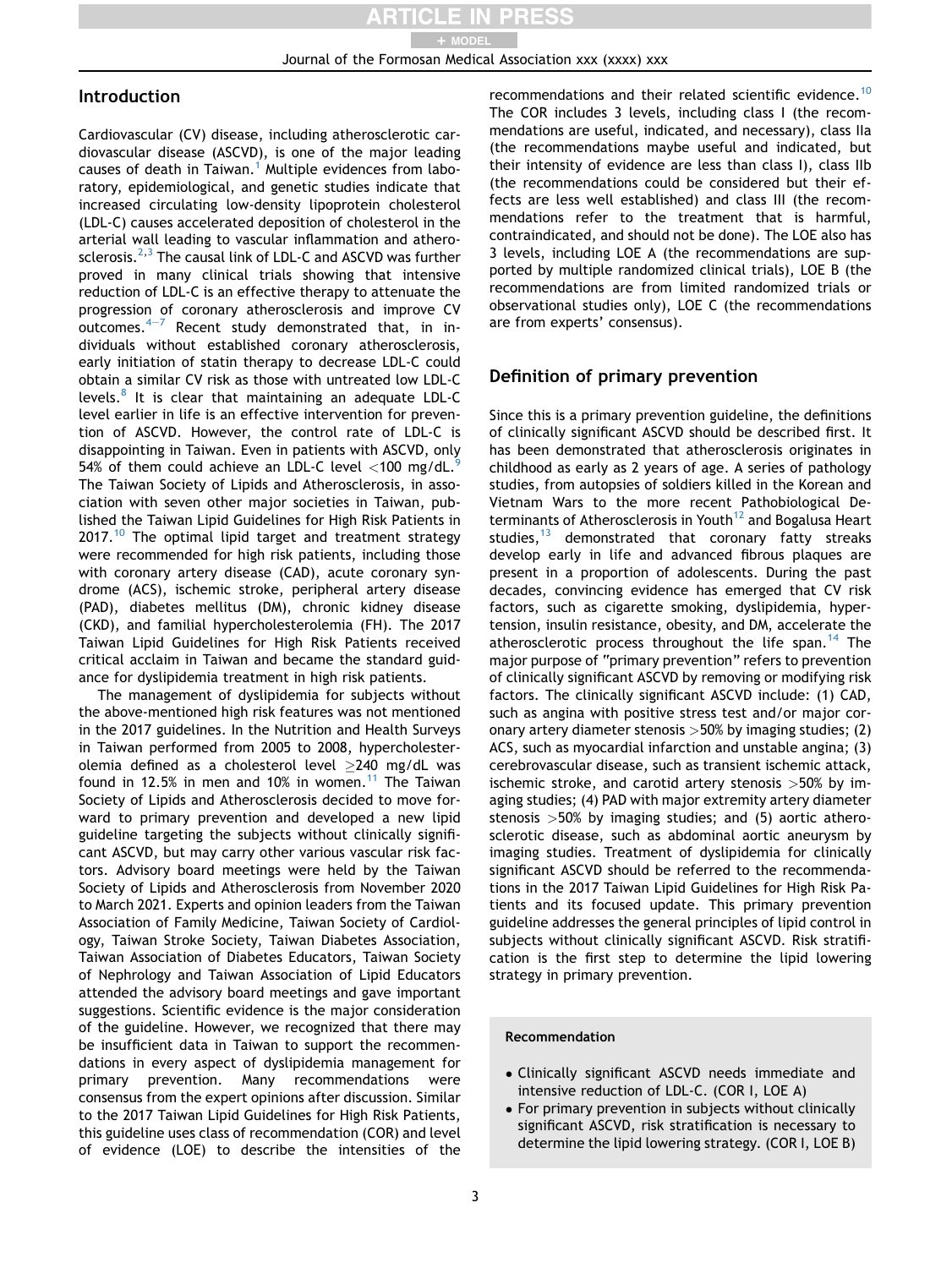P.-H. Huang, Y.-W. Lu, Y.-L. Tsai et al. + MODEL

# Risk calculator

For primary prevention, population study-derived ASCVD risk estimate calculators, such as the Framingham risk score, are commonly used to decide whether a subject should receive lipid-lowering therapy or not. In recent years, the American College of Cardiology (ACC) and the American Heart Association (AHA) developed the pooled cohort equation.<sup>[15](#page-11-2),[16](#page-11-3)</sup> The European Society of Cardiology (ESC) and European Atherosclerosis Society (EAS) used SCORE (Systematic COronary Risk Evaluation) for ASCVD risk assessment.<sup>[17,](#page-11-4)[18](#page-11-5)</sup> The UK National Institute for Health and Care Excellence (NICE) guidelines used the QRISK2 as the ASCVD risk assessment tool.<sup>19</sup> Although several populationspecific risk assessment tools exist, none of the currently available models are derived from or prospectively validated in East Asians. The AHA/ACC pooled cohort equation for estimating the 10-year risk of ASCVD event is applicable to black and non-Hispanic white men and women 40 through 79 years of age.<sup>[15](#page-11-2)</sup> This risk predictor may over-estimate the ASCVD risk in the Chinese population.<sup>[20](#page-11-7)</sup> The Framingham risk score also overestimated the ASCVD risk for ethnic Chinese. $^{21}$  $^{21}$  $^{21}$  In Taiwan, a point-based prediction model to predict the 10-year risk of CAD was developed from the Chin-Shan Community Cardiovascular Cohort study in 1990s. $^{22}$  $^{22}$  $^{22}$  However, the definite cut-off point to define high risk was not indicated. Some examinations, such as ankle-brachial index, pulse wave velocity, carotid ultrasound, and coronary calcium score, have been used in ASCVD risk assessment. The accessibility of these examinations is a major problem in local clinics. Concerns of cost and radiation exposure for examination of coronary calcium score are also important considerations. Basically, this guideline does not encourage to routinely screen the presence of subclinical atherosclerosis in asymptomatic subjects. At current stage, using the numbers of risk factors is a more convenient way for risk stratification in Taiwan.

# Risk category

# High risk (DM, CKD and LDL-C  $\ge$  190 mg/dL)

This primary prevention guideline decides to keep a conventional target approach and the LDL-C treatment targets are tailored according to the presence of CV risk factors. Since ASCVD is a major problem contributing to significant mortality in populations with DM and CKD, these 2 groups of patients are considered at high risk. The diagnosis of DM and management strategy of diabetic dyslipidemia was described in the 2017 Taiwan Lipid Guidelines for High Risk Patients.<sup>[10](#page-10-6)</sup> For CKD, albuminuria is an important biomarker which is used to detect and define CKD. Albuminuria refers to increased urinary excretion of albumin. The urine albumin-to-creatinine ratio (UACR) in an untimed urine specimen has replaced 24-h urine albumin excretion as the preferred method for measuring albuminuria. $23-26$  $23-26$  $23-26$  Albuminuria is defined as a UACR  $\geq$ 30 mg/g and can be further categorized into microalbuminuria (UACR  $30-300$  mg/g) and macroalbuminuria (UACR  $>$  300 mg/g). The National Kidney Foundation Kidney Disease Outcomes Quality Initiative (KDOQI) guidelines defined CKD as kidney damage

(UACR  $\geq$  30 mg/g) or a glomerular filtration rate (GFR)  $<$  60 mL/min/1.73 m<sup>2</sup> for at least three months.<sup>[27](#page-11-11)[,28](#page-11-12)</sup> The GFR is usually estimated from the serum creatinine level according to equations of the Modification of Diet in Renal Disease (MDRD) $^{29}$  $^{29}$  $^{29}$  or the Chronic Kidney Disease Epidemiology Collaboration (CKD-EPI). $30$  Immediate lipid lowering therapy is recommended for DM and non-dialysis CKD.

Severe hypercholesterolemia, defined as having an LDL- $C > 190$  mg/dL, carries a high risk of ASCVD and premature CV events. These individuals have a 5 to 6-fold higher risk of CAD and develop CAD 10 $-$ 20 years earlier in men and 20 $-$ 30 years earlier in women than general population.<sup>[31](#page-11-15)</sup> Early initiation of lipid-lowering therapy can significantly reduce morbidity and mortality in these subjects. $32$  LDL-C  $\ge$ 190 mg/dL significantly increases the likelihood for the presence of FH. Approximately 7% of the subjects with LDL-C  $>$ 190 mg/dL may fulfill the diagnostic criteria of FH.  $33$ Genetic testing should be considered for this group of subjects for diagnosis of FH. Previous study demonstrated that, compared with a reference group with LDL-C <130 mg/dL without detected FH genetic mutation, subjects with LDL-C  $>$ 190 mg/dL without detected FH mutation had a 6-fold higher risk for CAD, whereas those with both LDL-C  $>$ 190 mg/dL and an FH mutation demonstrated a 22-fold increased risk.<sup>[34](#page-11-18)</sup> Because LDL-C  $\geq$ 190 mg/dL is a very unique and high risk group with a distinct long-term clinical outcome, it is classified as high risk. Just like DM and CKD, immediate lipid lowering therapy with intensive LDL-C control is recommended because the CV risk is so high in these patients.

# Subjects without high risk

In subjects without DM, CKD, and LDL-C  $>$ 190 mg/dL, other risk factors of ASCVD should be evaluated. These include: (1) hypertension, (2) age greater than 45 years in men or greater than 55 years in women or menopausal women, (3) family history of premature CAD (less than 55 years in men or less than 65 years in women), (4) high-density lipoprotein cholesterol (HDL-C) less than 40 mg/dL in men or less than 50 mg/dL in women and (5) smoking.<sup>[35](#page-11-19)</sup> Because central obesity, prediabetes and triglyceride (TG) are also considered to be ASCVD risk factors in some studies, metabolic syndrome that include all these items is regarded as the sixth independent risk factor in this guideline. Metabolic syndrome is defined according to the modified National Cholesterol Education Program Adult Treatment Panel III for Asians. $36,37$  $36,37$  $36,37$  Patients who meet three or more of the following criteria are considered to have metabolic syndrome: (1) waist circumference greater than 90 cm in men or greater than 80 cm in women, (2) blood pressure of 130/ 85 mmHg or higher or use of antihypertensive medication, (3) fasting glucose level of 100 mg/dL or higher or use of antidiabetic drug, (4) fasting TG level of 150 mg/dL or higher or use of lipid-lowering agent for increased TG, and (5) HDL-C less than 40 mg/dL in men or less than 50 mg/dL in women ([Table 1](#page-4-0)).

Based on the above-mentioned risk factor evaluation, the subjects with primary prevention can be classified into the following risk categories. High risk indicates subjects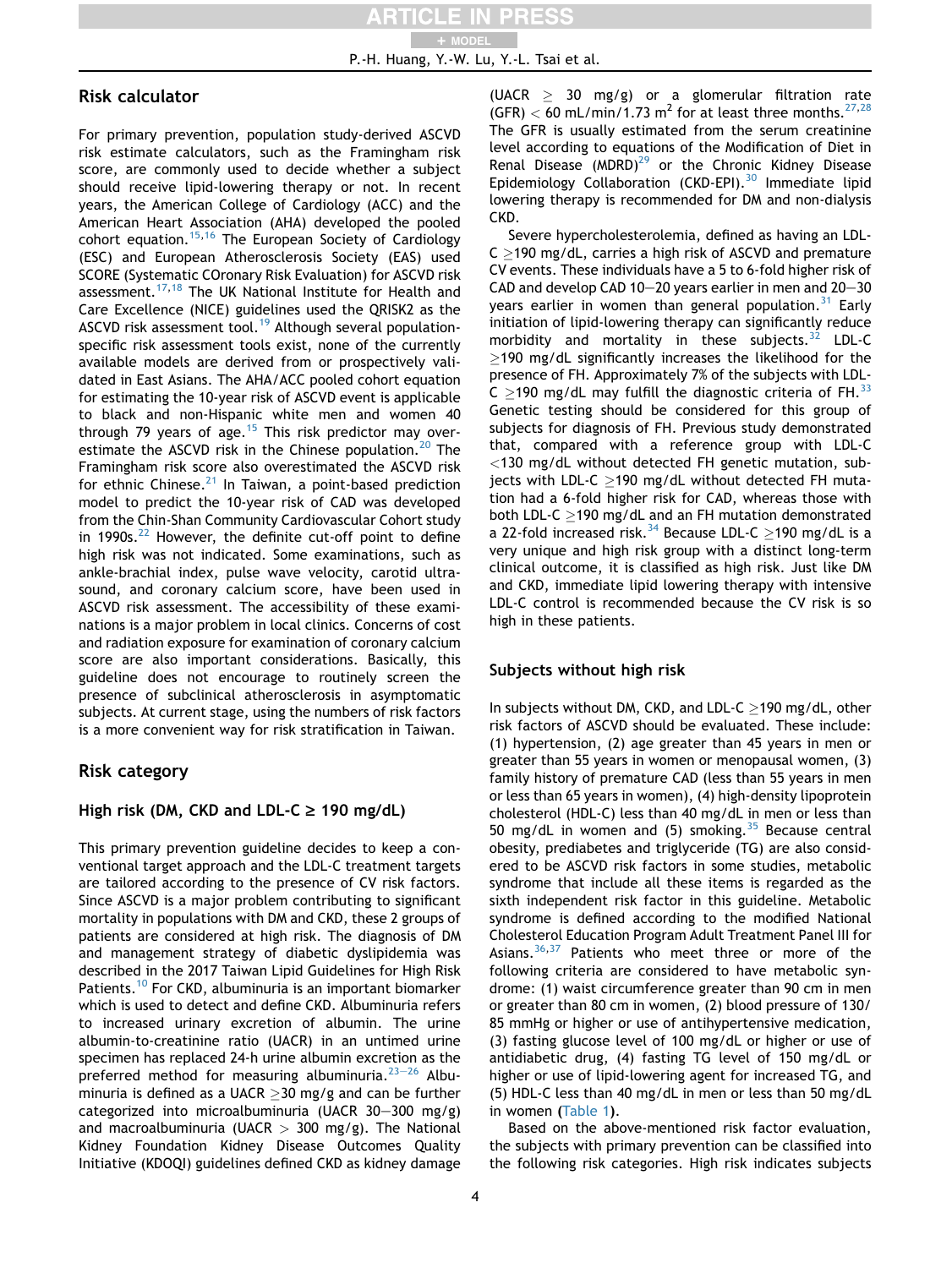#### Journal of the Formosan Medical Association xxx (xxxx) xxx + MODEL

<span id="page-4-0"></span>

| Metabolic syndrome. <sup>a</sup><br>Table 1 |                                                                                                                     |  |
|---------------------------------------------|---------------------------------------------------------------------------------------------------------------------|--|
| Criteria                                    | Definition                                                                                                          |  |
| Central obesity                             | Waist circumference:<br>men $> 90$ cm/women $> 80$ cm                                                               |  |
| Increased blood<br>pressure                 | Systolic pressure $>$ 130 mmHg<br>and/or diastolic<br>pressure $> 85$ mmHg or use of<br>antihypertensive medication |  |
| Low HDL-C                                   | Men $<$ 40 mg/dL/women $<$ 50 mg/<br>dl                                                                             |  |
| Increased fasting<br>glucose                | $>$ 100 mg/dL or use of antidiabetic<br>drug                                                                        |  |
| Increased triglyceride                      | $>$ 150 mg/dL or use of lipid-<br>lowering agent for increased<br>triglyceride                                      |  |

HDL-C, high density lipoprotein cholesterol.<br><sup>a</sup> Metabolic syndrome is diagnosed when >3 criteria are present.

with DM, CKD or LDL-C  $>$ 190 mg/dL. In those without DM, CKD or LDL-C  $>$  190 mg/dL, moderate risk indicates subjects with 2 or more risk factors, low risk indicates with 1 risk factor and minimal risk indicates no risk factor. Subjects with high risk need immediate lipid lowering therapy to reach the recommended LDL-C target. Lifestyle modification first is recommended for 3 months before considering lipid lowering therapy in the subjects without high risk. The overall risk categories for primary prevention are summarized in [Table 2.](#page-4-1)

#### Recommendation

- For primary prevention, subjects with DM, nondialysis CKD, or LDL-C  $\geq$ 190 mg/dL are at high risk of ASCVD and immediate lipid lowering therapy is necessary. (COR I, LOE A)
- $\bullet$  In subjects without DM, CKD, or LDL-C >190 mg/dL, the risk of ASCVD should be classified as minimal, low, or moderate according to the risk factors. (COR I, LOE C)

# LDL-C target

# High risk (DM, CKD, LDL-C  $\ge$  190 mg/dL)

For subjects with DM, non-dialysis CKD, or LDL-C  $\geq$ 190 mg/ dL, this guideline suggests the LDL-C level for initiation of therapy and treatment target is 100 mg/dL. Because the ASCVD risk is high, lipid lowering therapy should be started immediately with lifestyle modification. There has been no randomized, placebo-controlled trial of statin therapy performed only in subjects with LDL-C  $>$ 190 mg/dL. The WOSCOPS trial was a randomized placebo-controlled trial of pravastatin (40 mg/day) for subjects with

<span id="page-4-1"></span>

| Risk categories for primary prevention.<br>Table 2 |                                                                        |                                                                                              |  |  |
|----------------------------------------------------|------------------------------------------------------------------------|----------------------------------------------------------------------------------------------|--|--|
| Risk category                                      | Risk factor                                                            | Treatment<br>suggestion                                                                      |  |  |
| Minimal risk<br>I ow risk<br>Moderate<br>risk      | 0 risk factor<br>1 risk factor<br>$>$ 2 risk factors                   | Lifestyle<br>modification first for<br>3 months before<br>consideration of<br>drug treatment |  |  |
| High risk                                          | LDL-C $>$ 190 mg/dL or<br>diabetes mellitus or<br>non-dialysis chronic | Start lipid lowering<br>therapy with<br>lifestyle                                            |  |  |

a Chronic kidney disease is defined as kidney damage (UACR  $>$  30 mg/g) or glomerular filtration rate <60 mL/min/ 1.73  $m^2$  for at least 3 months, and not on dialysis therapy. UACR, urine albumin-to-creatinine ratio.

modification

kidney disease<sup>a</sup>

hypercholesterolemia (mean LDL-C level of  $192 + 17$  mg/ dL) and without history of vascular disease.<sup>[38](#page-11-22)</sup> The use of pravastatin significantly reduced the incidence of MI and CV mortality. The post hoc analyses among the 2560 subjects in the WOSCOPS trial with baseline LDL-C  $>$ 190 mg/dL showed that statin therapy significantly reduced the risk of major adverse cardiovascular events (MACE) in the initial trial phase and over 20 years of follow-up.<sup>[32](#page-11-16)</sup> Because of the high risk for ASCVD, the treatment target of LDL-C is <100 mg/ dL in subjects with LDL-C  $\geq$ 190 mg/dL. Since the baseline LDL-C level is high, moderate-to high-intensity statins combined with ezetimibe is recommended for subjects with LDL-C  $\geq$ 190 mg/dL.

#### Recommendation

- . In subjects with DM, non-dialysis CKD, LDL-C  $\geq$ 190 mg/dL, immediate lipid lowering therapy should be started and the LDL-C target is <100 mg/ dL. (COR I, LOE B)
- $\bullet$  In subjects with LDL-C  $\geq$ 190 mg/dL, moderate-to high-intensity statins combined with ezetimibe is recommended. (COR I, LOE B)

#### Moderate risk  $(≥2$  risk factors)

The LDL-C level for initiation of therapy and treatment target in subjects with  $\geq$ 2 risk factors is 115 mg/dL based on the experts' consensus. This recommended LDL-C level is close to the 2019 ESC lipid guidelines suggesting the LDL-C target <116 mg/dL in the low risk individuals.<sup>[18](#page-11-5)</sup> The recommended LDL-C target of 115 mg/dL is lower than that in the Japanese and Korean lipid guidelines where the LDL-C target is <140 mg/dL for moderate risk in Japan and <130 mg/dL for those with 2 or more major risk factors in Korea.[39,](#page-11-23)[40](#page-11-24) Moderate-intensity statins are considered first if LDL-C remains higher than the target after 3 months of lifestyle adjustment.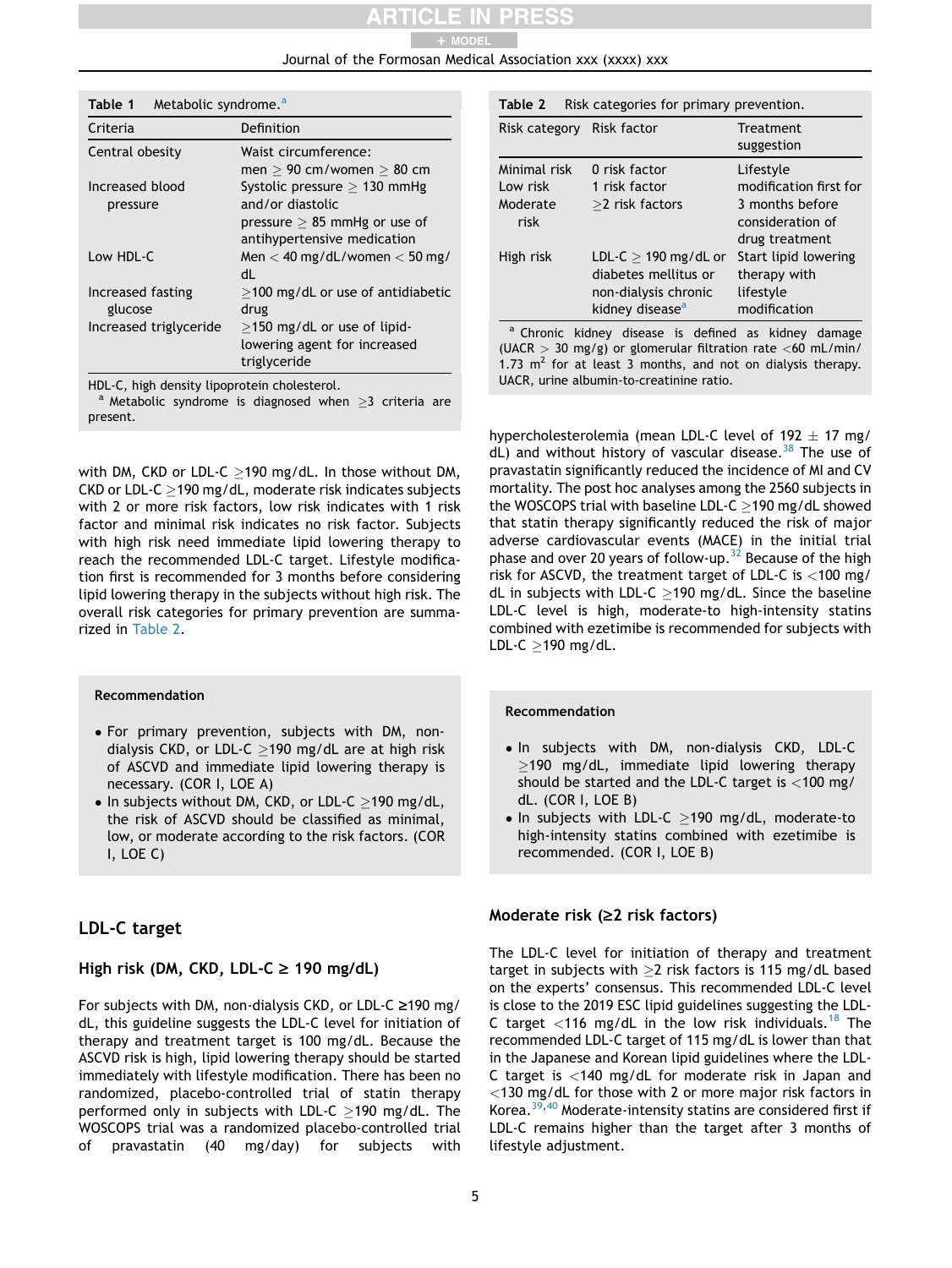#### Recommendation

- $\bullet$  In subjects with  $>2$  risk factors and LDL-C  $>115$  mg/ dL, non-pharmacological therapy should be initiated and the LDL-C target is <115 mg/dL. (COR IIa, LOE C)
- If the treatment target is not met after 3 months of non-pharmacological therapy, moderate-intensity statin therapy should be considered (COR IIa, LOE C)

# Minimal to low risk  $(< 2$  risk factors)

Individuals with no or only one risk factor are classified as the minimal to low risk category. The optimal way to manage subjects at minimal to low risk but with elevated LDL-C is still controversial. International guidelines using risk calculator for 10-year risk estimation are prone to ignore younger patients with low risk because it is unlikely to see ASCVD-related adverse outcomes in the forthcoming decade, but increased LDL-C is still associated with an increased risk of ASCVD later in life. $41$  Multiple evidences have proved that the risk of ASCVD is strongly correlated with the cumulative exposure to LDL-C in one's lifetime. $42,43$  $42,43$  $42,43$  Therefore, it is necessary to act early in life to control LDL-C and prevent ASCVD later in life. Emerging evidence indicates that even among individuals with low risk at primary prevention, the benefit of lipid lowering therapy can be significant, especially when the baseline LDL-C is  $\geq$ 135 mg/dL.<sup>44</sup>

For subjects without any risk factor, this guideline suggests that the LDL-C level for initiation of therapy and treatment target is 160 mg/dL based on the experts' consensus. For subjects with only 1 risk factor, the LDL-C level for initiation of therapy and treatment target is 130 mg/dL. There is no doubt that nonpharmacologic therapy with lifestyle modification is preferred and should be emphasized in this group. In the Japanese guidelines, the LDL-C target is <140 mg/dL in moderate risk and  $<$ 160 mg/dL in low risk category.<sup>[39](#page-11-23)</sup> In Korean guidelines, the LDL-C target is <160 mg/dL in those with one or fewer major risk factors.<sup>40</sup> Moderate-intensity statins are considered first if LDL-C remains higher than the target after 3 months of lifestyle adjustment. Further examinations, such as coronary calcium score, could be considered in redefining ASCVD risk and changing the intensity of statin treatment in this category. The decision of further examinations or long-term statin therapy in subjects at minimal to low risk category should be made after shared decision making with explanation and understanding of the benefit and risk of the examinations and treatment. The overall treatment algorithm of LDL-C for primary prevention is summarized in [Fig. 1.](#page-6-0)

#### Recommendation

 $\bullet$  In subjects with 1 risk factor and LDL-C  $>$ 130 mg/dL, non-pharmacological therapy should be initiated and the LDL-C target is <130 mg/dL. (COR IIa, LOE C)

- $\bullet$  In subjects without risk factor and LDL-C  $>$ 160 mg/ dL, non-pharmacological therapy should be initiated and the LDL-C target is <160 mg/dL. (COR IIa, LOE C)
- In subjects with 0 to 1 risk factor, if the LDL-C target<br>is not achieved after 3 months of nonnot achieved after 3 months of nonpharmacological therapy, moderate-intensity statins could be considered after shared decision making. (COR IIa, LOE C)

# Non-pharmacological therapy

# Diet

Several observational and randomized clinical studies have demonstrated association between a lower risk of ASCVD and healthy dietary patterns, such as Mediterranean diet, DASH (Dietary Approaches to Stop Hypertension) diet, healthy Taiwanese eating approach (TEA), and Taiwanese vegetarian diet.<sup>45-[48](#page-11-29)</sup> Taiwanese dietary pattern studies also identified fried foods, sweets and sweetened beverages, high fat and sugar-containing pastry, fatty and organ meats as risky foods for cardiometabolic diseases.  $47,49$  $47,49$  Based on these studies, a cardioprotective dietary pattern includes: rich plant-based foods including whole grains, vegetables, fresh fruits, nuts and seeds, tea, and unsaturated fatty acid-rich non-tropical plant oils (e.g., soybean oil, sunflower oil, olive oil); sources of omega-3 fatty acids (e.g., fish, nuts, legumes); good protein foods (low degree processed soy product, fish, egg, and lean animal protein); low in trans-fats, fried foods, fatty meat, processed meats or fish products (e.g., sausage, bacon, ham and hot dogs), and added/refined sugars. $50-54$  $50-54$  $50-54$ 

Meta-analysis indicated that low-carbohydrate diets may help weight loss and improve HDL-C and TG levels.<sup>[55](#page-12-3)</sup> However, the potential consequence of elevated LDL-C and total cholesterol (TC) is a major concern. In the past decades, the modest association between eggs consumption and the development of ASCVD has been established but remains controversial. Eggs are not only low in saturated fatty acid but also rich in protein and various micronutrients, which have been shown to promote the forma-tion of large LDL-C, which is less atherogenic.<sup>56,[57](#page-12-5)</sup> Since there may still be a moderate dose-response relationship, the appropriate amount of egg consumption should be individualized based on individual's LDL-C target and nutrition status. Besides, the effect of dairy consumption is also controversial due to previous observation relating the saturated fatty acid content to increase LDL-C levels.<sup>[58](#page-12-6)</sup> Recent meta-analyses revealed either positive or neutral effects on CV outcomes from consumption of dairy products, while a Taiwanese prospective study showed protective association.[47](#page-12-0) Dairy, including fermented and preferably no-fat or low-fat products, may be consumed moderately as part of a healthy diet.<sup>5</sup>

# Dietary supplements

Some dietary supplements are considered to be beneficial for health. Fish oil, or marine omega-3 fatty acid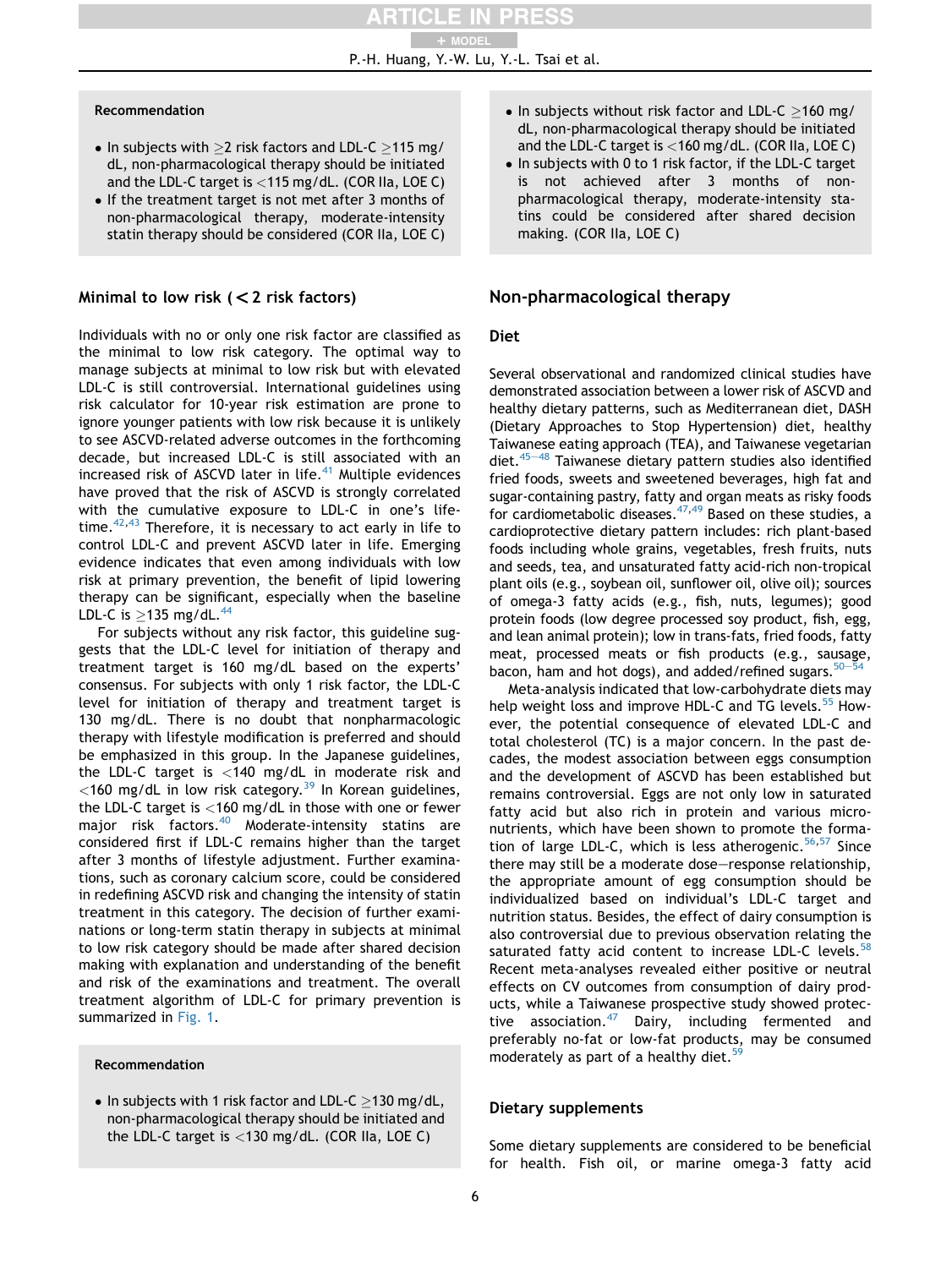Journal of the Formosan Medical Association xxx (xxxx) xxx + MODEL

<span id="page-6-0"></span>

Figure 1 Treatment algorithm of LDL-C for primary prevention. ASCVD, atherosclerotic cardiovascular disease; CAD, coronary artery disease; CKD, chronic kidney disease (non-dialysis); DM, diabetes mellitus; LDL-C, low-density lipoprotein cholesterol; HDL-C, high-density lipoprotein cholesterol.

supplementation, yields a dose-dependent reduction in TG from the effect of eicosapentenoic acid (EPA) and docosahexenoic acid (DHA), but no overt changes in TC, LDL-C or HDL-C. $60,61$  $60,61$  $60,61$  Red yeast rice (RYR) extract has been applied as a cholesterol-lowering nutraceutical. During the rice fermentation, the main bioactive compound, monacolin K, is a weak reversible inhibitor of 3-hydroxy-3- methylglutaryl-coenzyme A (HMG-CoA) reductase. In a metaanalysis study, using RYR from 1200 mg/day to 4800 mg/ day, LDL-C was lowered with 18.4 mg/dL compared to placebo.[62](#page-12-10) However, the quality of RYR products in the market varied and RYR may possess a potential risk of pharmacological interactions and its safety outcomes have not been extensively studied yet. The flavonoids in cocoa products inhibit cholesterol absorption. A meta-analysis showed that consumption of dark chocolate for  $2-12$ weeks significantly reduced TC and LDL-C (6.2 and 5.9 mg/  $dL$ ), respectively.<sup>[63](#page-12-11)</sup> Nonetheless, it is a concern that dark chocolate products contained varied amount of saturated fats and added sugar. Vitamin D may affect circulating cholesterol levels by modulating the transcription activity of vitamin D receptor and insulin-induced gene-2 activity which inhibits HMG-CoA reductase expression. $64,65$  $64,65$  Clinical study indicated that vitamin D supplementation has benefits on reducing TC, LDL-C, and TG but no influence on HDL-C level.[64](#page-12-12) A meta-analysis of 14 randomized controlled trials showed that consumption of green tea or its extracts resulted in a moderate reduction in TC and LDL-C concentrations, but no change in HDL-C. $^{66}$  However, a longitudinal cohort study with 6-year follow-up showed that frequent tea consumption, including black tea and green tea, was associated with a slower age-related decrease in HDL-C concentrations.<sup>[67](#page-12-15)</sup>

#### Exercise

Existing evidence on LDL-C response to exercises is controversial. It seems that exercise does not significantly reduce TC and LDL-C levels.<sup>[68](#page-12-16)</sup> There was an apparent effect on reduction of TG and increase of HDL-C concentrations with the high-amount and high-intensity exercise.<sup>[69](#page-12-17)</sup> Regular exercise can reduce TG by 17.7 mg/dL than those without exercise.<sup>70</sup> A large-scale observational study showed that regular jogging contributed to an increase of HDL-C and reduction of TG and TG/HDL-C ratio. $^{71}$  $^{71}$  $^{71}$  Other aerobic exercises such as swimming, dancing (including international standard dancing), and cycling were also associated with an elevated level of HDL-C. $^{71}$  Although the changes in lipid profiles by resistance exercise are inconsistent, it should still be encouraged due to several health benefits, including improving physical functioning and possibly lowering blood pressure. All adults are encouraged to engage in at least 150 min per week of accumulated moderate-intensity aerobic physical activity, or 75 min per week of vigorousintensity aerobic physical activity to lower ASCVD risk. $54$ Even exercise with a shorter duration of 5 or 10 min with 1- to 2-min interruption is as beneficial as the longer ones.<sup>[72](#page-12-21)</sup>

#### Alcohol

Alcohol intake is associated with an increase in HDL-C, but the relation between alcohol consumption and ASCVD is controversial.<sup>[73](#page-12-22),[74](#page-12-23)</sup> Although some studies suggest that low levels of alcohol consumption is associated with a decreased CV risk and diabetes, $75-77$  $75-77$  $75-77$  many other studies have challenged this view.<sup>78-[81](#page-12-25)</sup> More recently, in a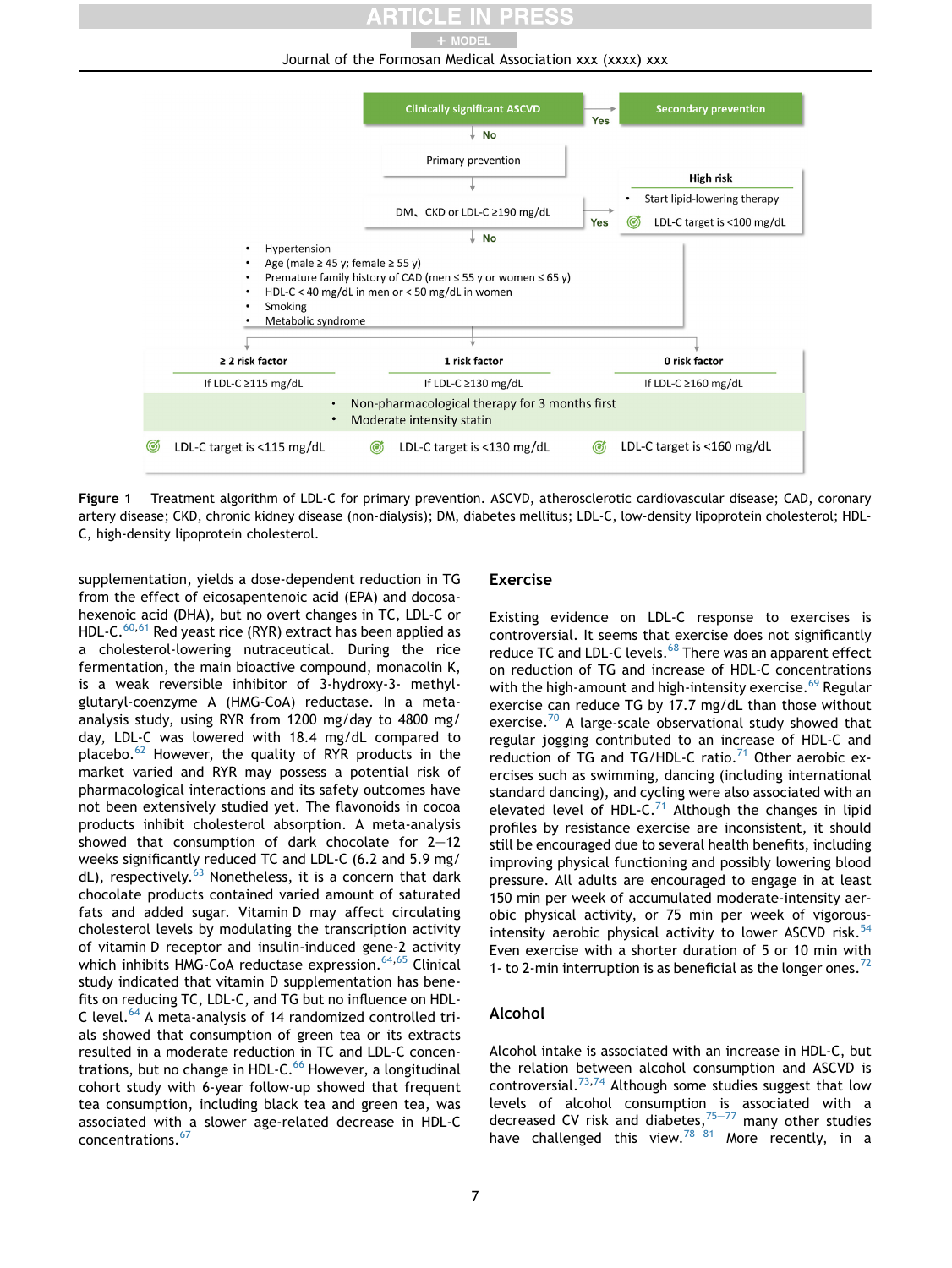combined analysis of individual-participant data from 3 large-scale databases in 19 high-income countries (the Emerging Risk Factors Collaboration, EPIC-CVD, and the UK Biobank), alcohol consumption was linearly associated with an increased risk of stroke, CAD, heart failure, fatal hypertensive disease, and fatal aortic aneurysm, with hazard ratios per 100 g/week alcohol consumption of 1.14, 1.06, 1.09, 1.24, and 1.15, respectively.  $82$  A Mendelian randomization meta-analysis found that alcohol dehydrogenase 1B (ADH1B) variant allele carriers who had higher abstention, lower alcohol consumption, and lower prevalence of binge drinking had a significantly decreased risk of CAD (odds ratio [OR] 0.90, 95% confidence interval [CI]  $0.84-0.96$ ) and ischemic stroke (OR 0.83, 95% CI 0.72-0.95).<sup>[78](#page-12-25)</sup> The potential detrimental effect of alcohol drinking could be more pronounced in about 40-50% of Taiwanese who carry the aldehyde dehydrogenase-2 (ALDH2) dysfunctional allele (ALDH2<sup>\*</sup>2 variant).<sup>[83](#page-13-0)</sup> The ALDH2<sup>\*</sup>2 dysfunctional allele delays acetaldehyde metabolism following alcohol consumption and leads to "Asian alcohol flushing syndrome" or "alcohol intolerance syndrome". $84,85$  $84,85$  Actually, alcohol use has been related to many acute and chronic diseases and is recognized as a leading risk factor for the burden of some of these diseases. $86,87$  $86,87$ 

Based on the growing evidence for the detrimental effect of alcohol, the Taiwan Health Promotion Administration suggests individuals without a habit of drinking alcohol should avoid starting drinking for any reason. $88$  A limited alcohol consumption of <100 g/week (14 g/day or 1 drink/ day) for men and  $<$  50 g/week (7 g/day or 0.5 drink/day) for women is recommended (one standard drink  $= 14$  g pure alcohol). Alcohol abstention is strongly advised for those who carry the ALDH2\*2 dysfunctional allele. If alcohol consumption is unavoidable in people carrying the ALDH2\*2 dysfunctional allele, more limited alcohol consumption of  $<$  64 g/week (9 g/day or 4 drinks/week) for men and  $<$  28 g/ week (4 g/day or 2 drinks/week) for women is recom-mended.<sup>[89](#page-13-6)</sup> Binge drinking, defined as  $\geq$ 5 drinks for men and  $>4$  drinks for women within 2 h, should be strictly avoided.<sup>[88](#page-13-5)</sup>

#### Recommendation

- People who do not have a habit of alcohol consumption should avoid starting drinking for any reason. (COR I, LOE C).
- Alcohol consumption should be limited to  $<$ 100 g/ week (14 g/day or 1 drink/day) in men and  $<$  50 g/ week (7 g/day or 0.5 drink/day) in women without the ALDH2\*2 dysfunctional allele. (COR I, LOE A).
- Alcohol consumption should be limited to  $<$  64 g/ week (9 g/day or 4 drinks/week) in men and <28 g/ week (4 g/day or 2 drinks/week) in women with the ALDH2\*2 dysfunctional allele. (COR IIa, LOE B).
- Binge drinking, defined as  $\geq$ 5 drinks for men and  $\geq$ 4 drinks for women within 2 h, should be strictly avoided. (COR I, LOE C) (One standard drink  $= 14$  g pure alcohol)

#### Cigarette smoking

Smoking is a lethal addictive disorder and more than 8 million people die from smoking every year.<sup>90</sup> In Taiwan, the prevalence of smoking among adult people has been declining from 21.9% (male 38.6%, female, 4.8%) in 2008 down to 13.1% (male 23.1%, female 2.9%) in 2019. <sup>91</sup> However, smoking still caused a huge loss of life in Taiwan and about 24,000 people die from smoking every year. <sup>91</sup> Smoking cessation saves life and reduces healthcare burden and the benefits are seen even in old smokers ( $>60$  years).<sup>92</sup> Continued medical education with group training of doctors and counsellors regarding knowledge and skill to help people quitting smoking followed by smoking cessation service contest among hospitals has been proved effective to promote smoking cessation for high CV risk smokers in Taiwan.<sup>[93](#page-13-10)</sup>

Electronic cigarettes (EC) have been emerging as a popular way to facilitate tobacco cessation in recent years. However, large-scale meta-analysis about whether EC is superior to non-EC methods for tobacco cessation showed conflicting results.  $94,95$  $94,95$  In addition, growing evidence has raised critical concerns regarding the adverse effects of EC use, such as EC or vaping product-associated lung injury (EVALI) and increased blood pressure and arterial stiffness associated with EC use.  $96-98$  $96-98$  $96-98$  Collectively, there is still no solid evidence supporting that EC is a safer alternative for tobacco cessation, neither is there sufficient evidence to claim its long-term CV safety.

#### Recommendation

 Cessation of cigarette smoking is recommended to reduce overall CV risk. (COR I, LOE A)

#### Healthy lifestyle

All adults should consume a healthy diet which includes balanced macronutrients and emphasizes the intake of plant-based foods, lean animal protein with restriction of the amount of trans fat, processed red meat, and refined carbohydrate. Ideal body weight should be maintained. Regular exercise should be encouraged with emphasis on the total accumulated amount. Reduction in alcohol consumption and smoking cessation should be advocated. On the other hand, potential barriers to lifestyle modification, such as access to healthy diet or exercise options, should be recognized. Adherence to these suggestions may be enhanced through the process of shared decision making between clinicians and patients. The overall recommendations for lifestyle modification and the influences on lipid profile are shown in [Table 3.](#page-8-0)

Recommendation

 Diet rich in plant-based foods, sources of omega-3 fatty acids (e.g., fish, nuts, legumes), lean animal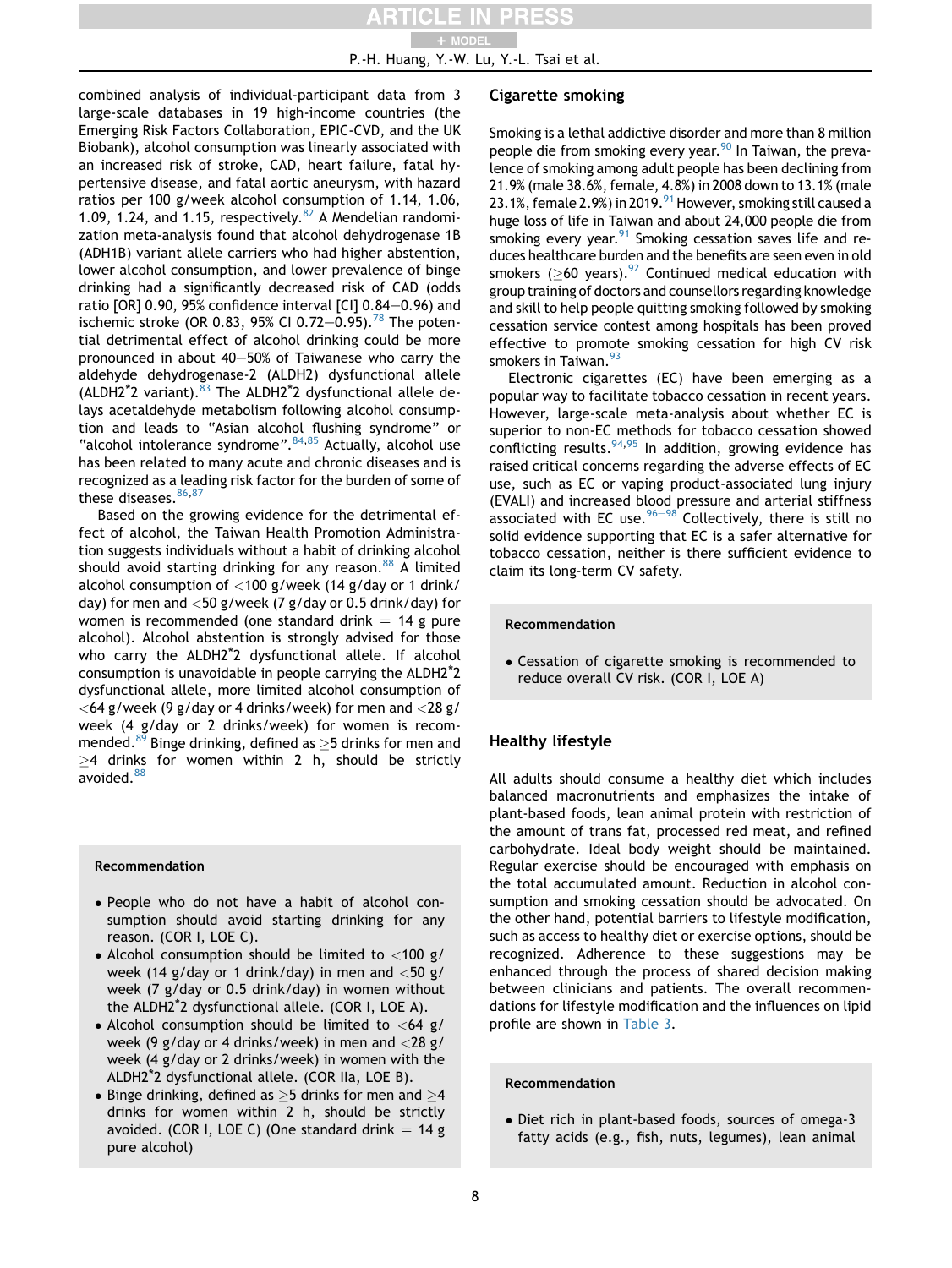Journal of the Formosan Medical Association xxx (xxxx) xxx

protein, which can maintain healthy body weight is suggested. (COR I, LOE B)

- Minimize the intake of trans and saturated fat, processed meat, and refined carbohydrate. (COR IIa, LOE B)
- Regular physical exercise is recommended. (COR I, LOE A)
- Reduction of alcohol intake and cessation of smoking are suggested. (COR I, LOE B)

<span id="page-8-0"></span>Table 3 Recommendations of lifestyle modification and the influences on lipid profile.

| Recommendations                                                                                                                                                                                                                                                                                                                                                                                                 | Potential health benefits                                                                                     |  |  |
|-----------------------------------------------------------------------------------------------------------------------------------------------------------------------------------------------------------------------------------------------------------------------------------------------------------------------------------------------------------------------------------------------------------------|---------------------------------------------------------------------------------------------------------------|--|--|
| Diet adaptation                                                                                                                                                                                                                                                                                                                                                                                                 | Positive effect on overall<br>metabolic profiles and                                                          |  |  |
| • Adequate intake <sup>a</sup><br>of vegetables, fruits, nuts,<br>whole grains, no fat or low-<br>fat dairies, and good quality<br>protein foods <sup>b</sup> at<br>individualized healthy caloric<br>intake level <sup>c</sup>                                                                                                                                                                                 | cardiovascular health,<br>and provide sufficient<br>levels of micronutrients<br>to ensure total<br>wellbeing. |  |  |
| • Moderate intake of eggs<br>• Limited intake of trans fatsd<br>and fried food, organ meat<br>or high fat red meat,<br>processed meat or fish<br>products, refined<br>carbohydrates (including<br>various forms of sweets and<br>sweetened beverages)<br>• Increase serving numbers of<br>vegetables, plant proteins,<br>and whole grains to replace<br>their counterparts given<br>additional CVD risk factors |                                                                                                               |  |  |
| Dietary supplements <sup>e</sup>                                                                                                                                                                                                                                                                                                                                                                                | LDL-C<br>TC.<br>HDL-C<br>TG                                                                                   |  |  |
| Fish oil<br>Vitamin D<br>Tea                                                                                                                                                                                                                                                                                                                                                                                    |                                                                                                               |  |  |
| <b>Smoking cessation</b>                                                                                                                                                                                                                                                                                                                                                                                        |                                                                                                               |  |  |
| <b>Moderation in alcohol</b><br>consumption                                                                                                                                                                                                                                                                                                                                                                     |                                                                                                               |  |  |
| <b>Exercise</b>                                                                                                                                                                                                                                                                                                                                                                                                 |                                                                                                               |  |  |

HDL-C, high-density lipoprotein cholesterol; LDL-C, low-density lipoprotein cholesterol; TC, total cholesterol; TG, triglyceride.<br><sup>a</sup> According to Taiwan Food guide at multiple level of caloric

intakes.<br><sup>b</sup> Priority order: legumes and low level processed soy products, earth-friendly fish and sea foods, eggs, and poultry in that

order. c Individualized healthy caloric intake may be estimated from age, sex, height, and physical activity level.

d Taiwan Government has mandated no detection of trans-fat

in processed foods.<br><sup>e</sup> See section Dietary supplements for more suggestions on red yeast rice (RYR) and dark chocolate.

# Pharmacological therapy

LDL-C lowering therapies with HMG CoA reductase inhibitors (statins), cholesterol absorption inhibitors (ezetimibe), and proprotein convertase subtilisin/kexin type 9 (PCSK9) inhibitors, have demonstrated efficacy in secondary prevention of ASCVD. Statins, the cornerstone of therapy, are also found to be efficacious in primary prevention. Ezetimibe and PCSK9 inhibitors are effective in improving clinical outcomes as add-on drugs to statin therapy in secondary prevention, but these drugs have not been well investigated in patients for primary prevention.

#### Statins for primary prevention

Statins are the first-line therapy and the benefit of statins for primary prevention of ASCVD is well established. In a systematic review and meta-analysis of 19 randomized clinical trials (n = 71,344) that evaluated the effect of statins versus placebo or no statin in adults at increased CV risk but without prior ASCVD, statins significantly reduced risk of all-cause mortality, CV mortality, stroke, MI, and composite CV outcomes.<sup>[99](#page-13-14)</sup> In JUPITOR trial, the largest statin intervention trial for primary prevention, 17,802 apparently healthy persons with LDL-C  $<$  130 mg/dL but with elevated high-sensitivity C-reactive protein levels  $(>2.0 \text{ mg/L})$  were randomly assigned to rosuvastatin 20 mg daily or placebo.<sup>[100](#page-13-15)</sup> After a median follow-up of 1.9 years, statin therapy significantly reduced the incidence of major CV events, CV mortality and all-cause mortality.[100](#page-13-15) In HOPE-3 trial, 12,705 participants without ASCVD but at intermediate risk were randomly assigned to rosuvastatin 10 mg daily or placebo. The LDL-C levels at baseline were 127 mg/ dL in both groups.<sup>[101](#page-13-16)</sup> After a period of 5.6 years, treatment with statin resulted in a significantly lower risk of CV events than placebo.<sup>[101](#page-13-16)</sup> In MEGA study, the only large statin trial in Asian population for primary prevention, 7832 Japanese patients without history of CAD or stroke were randomly assigned to the diet only group or diet plus pravastatin 10-20 mg/day group.<sup>[102](#page-13-17)</sup> After a mean follow-up of 5.3 years, treatment with statin significantly reduced the risk of CAD events in Japanese patients.<sup>[102](#page-13-17)</sup>

The intensity of statin is divided into 3 categories: highintensity statin (the dose reduces LDL-C by greater than or equal to 50%), moderate-intensity statin (the dose reduces LDL-C by  $30\% - 49\%$ ), and low-intensity statin (the dose reduces LDL-C by  $<$ 30%).<sup>10</sup> Based on the scientific evidence and baseline LDL-C levels in Taiwan, it is reasonable to initiate moderate-intensity statin first for primary prevention and titrate to high-intensity statin if the treatment goal is not reached. The safety of statins has been extensively evaluated. Although myopathy and abnormal liver function are encountered occasionally, statin therapy is well tolerated and safe for most patients.<sup>[103](#page-13-18)</sup> Statinassociated muscle symptoms are the most common reported side effects, however, the risk of severe statininduced muscle injury, including rhabdomyolysis, is very low.[104](#page-13-19) Please refer to the 2019 Taiwan Society of Lipids and Atherosclerosis Expert Consensus Statement on Statin Intolerance for the diagnosis and management of statin-related muscle and hepatic side effects.<sup>[105](#page-13-20)</sup> Statin therapy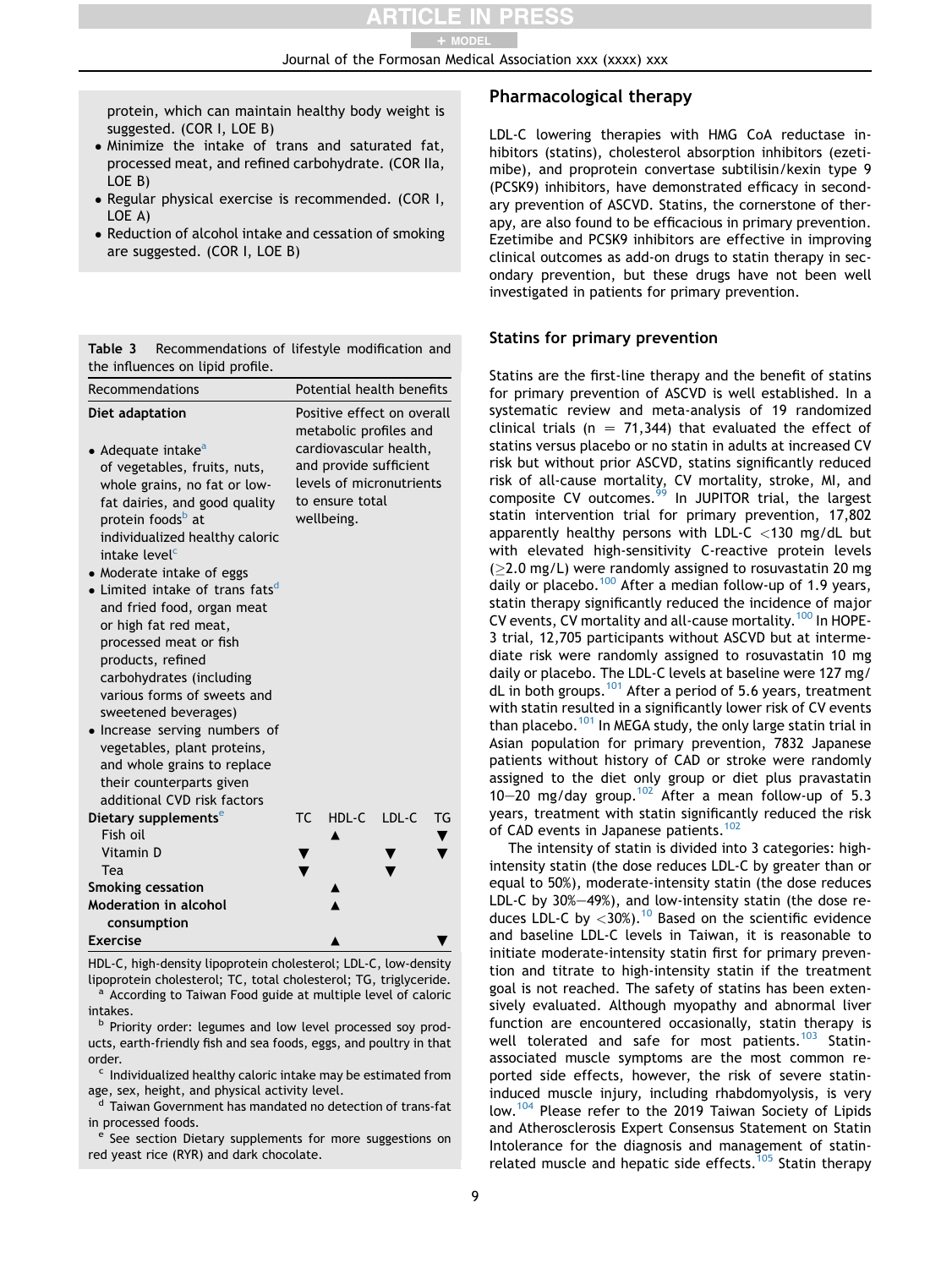is also associated with a slightly increased risk of new-onset diabetes. In a meta-analysis including 13 statin trials with 91,140 participants, statin therapy was associated with a 9% increased risk for incident diabetes.[106](#page-13-21) The meta-regression analysis also indicated that the risk of new-onset diabetes with statins was higher in older subjects and associated with the statin's potency.<sup>[106](#page-13-21)</sup>

#### Recommendation

 For primary prevention, statins are the first-line therapy. It is reasonable to initiate moderate-intensity statin first and titrate to high-intensity statin if the treatment goal is not reached. (COR I, LOE A). Recommendation

#### Ezetimibe for primary prevention

Ezetimibe is a cholesterol absorption inhibitor that blocks dietary and biliary cholesterol absorption at the brush border of the intestine. The efficacy of ezetimibe in combination with statin for prevention of ASCVD has been well demonstrated in patients with CKD or ACS in large-scale studies.<sup>[107](#page-13-22),[108](#page-13-23)</sup> The EWTOPIA 75 trial is a study to investigate the efficacy of ezetimibe monotherapy in primary preven-tion.<sup>[109](#page-13-24)</sup> This multicenter, prospective, randomized clinical trial was conducted in Japan and examined the preventive efficacy of ezetimibe for patients aged  $>75$  years with LDL- $C > 140$  mg/dL but without history of CAD. In this elegant study, ezetimibe significantly reduced the incidence of the primary composite outcome, including sudden cardiac death, MI, coronary revascularization, or stroke, after a median follow-up of 4.1 years. This study proved the benefit of ezetimibe monotherapy in preventing CV events in individuals aged  $>75$  years with elevated LDL-C for pri-mary prevention.<sup>[109](#page-13-24)</sup>

#### Recommendation

- Ezetimibe may be used in combination with statin in patients with primary prevention who could not reach the LDL-C target with statin alone. (COR IIb, LOE B).
- Ezetimibe may be used as monotherapy in patients with primary prevention who cannot tolerate statins. (COR IIb, LOE B).

#### PCSK9 inhibitors for primary prevention

PCSK9 binds to LDL receptor (LDL-R) on the surface of hepatocytes leading to degradation of the receptors and decreasing the reuse of LDL-R. Antibodies to PCSK9 interfere its binding with the LDL-R resulting in higher hepatic LDL-R expression and lower plasma LDL-C levels.<sup>[110](#page-13-25)</sup> PCSK9

inhibitors, such as evolocumab or alirocumab, could be used in patients with FH or ASCVD who require additional LDL-C lowering in addition to maximally tolerated statins. One meta-analysis demonstrated the efficacy of PCSK9 inhibitors in those who might not be eligible for other lipidlowering drugs or who cannot meet their lipid goals on the traditional therapies.<sup>[111](#page-13-26)</sup> Most of the available studies of PCSK9 inhibitors preferentially enrolled patients with either established ASCVD, FH or at high risk. The evidence of PCSK9 inhibitors in those with low to moderate risk settings is minimal.

 PCSK9 inhibitors can be considered for primary prevention in patients at high risk who cannot achieve LDL-C target with high-intensity or maximal tolerated statins and ezetimibe. (COR IIa, LOE B)

### Other lipid target and residual risk

#### Non-HDL-C and apoB

In addition to LDL-C, the levels of several other lipids or lipoproteins also may be used to predict the risk of ASCVD. Non-high-density lipoprotein cholesterol (non-HDL-C), apolipoprotein-B (apoB) and TG have attracted attention recently. Non-HDL-C is calculated as TC minus HDL-C. The major components of apolipoproteins in HDL particles are apolipoprotein A, C, E and without apoB. Therefore, the calculation of non-HDL-C estimates the summation of all circulatory apoB-containing lipoproteins. Cholesterol-rich and triglyceride-rich apoB-containing lipoproteins have diameter less than 70 nm and can easily flux across the vascular endothelium. The trapped apoB-lipoproteins within the arterial wall trigger cellular responses that accelerate further lipid/lipoprotein retention and progres-sion of atheromatous plaque.<sup>[112](#page-13-27)</sup> However, some studies found there was discordance between the levels of non-HDL-C and apoB suggesting apoB as a more accurate risk marker.<sup>[113](#page-13-28),[114](#page-13-29)</sup> Although there are well correlations between LDL-C, non-HDL-C, and apoB in most people, LDL-C measurement may be underestimated in those with elevated TG, DM, and obesity, thus underestimating the risk of ASCVD.[18](#page-11-5),[115](#page-13-30) Non-HDL-C also provides residual risk estimation in Taiwanese populations who have been already on statin therapy.<sup>[116](#page-13-31),[117](#page-13-32)</sup> Since the data of non-HDL-C is much easier to obtain than apoB in most hospitals or clinics in Taiwan, the level of non-HDL-C is recommended as a secondary target after LDL-C.[10](#page-10-6) The target of non-HDL-C is 30 mg/dL above the recommended LDL-C target. For example, if the LDL-C target is 100 mg/dL, the secondary target of non-HDL-C is 130 mg/dL. Given the essential implications of apoB in atherosclerosis, direct measurement of the circulating concentration of apoB to assess the risk also can be considered if the measurement is available in the laboratory. In the 2019 European lipid guideline, ApoB is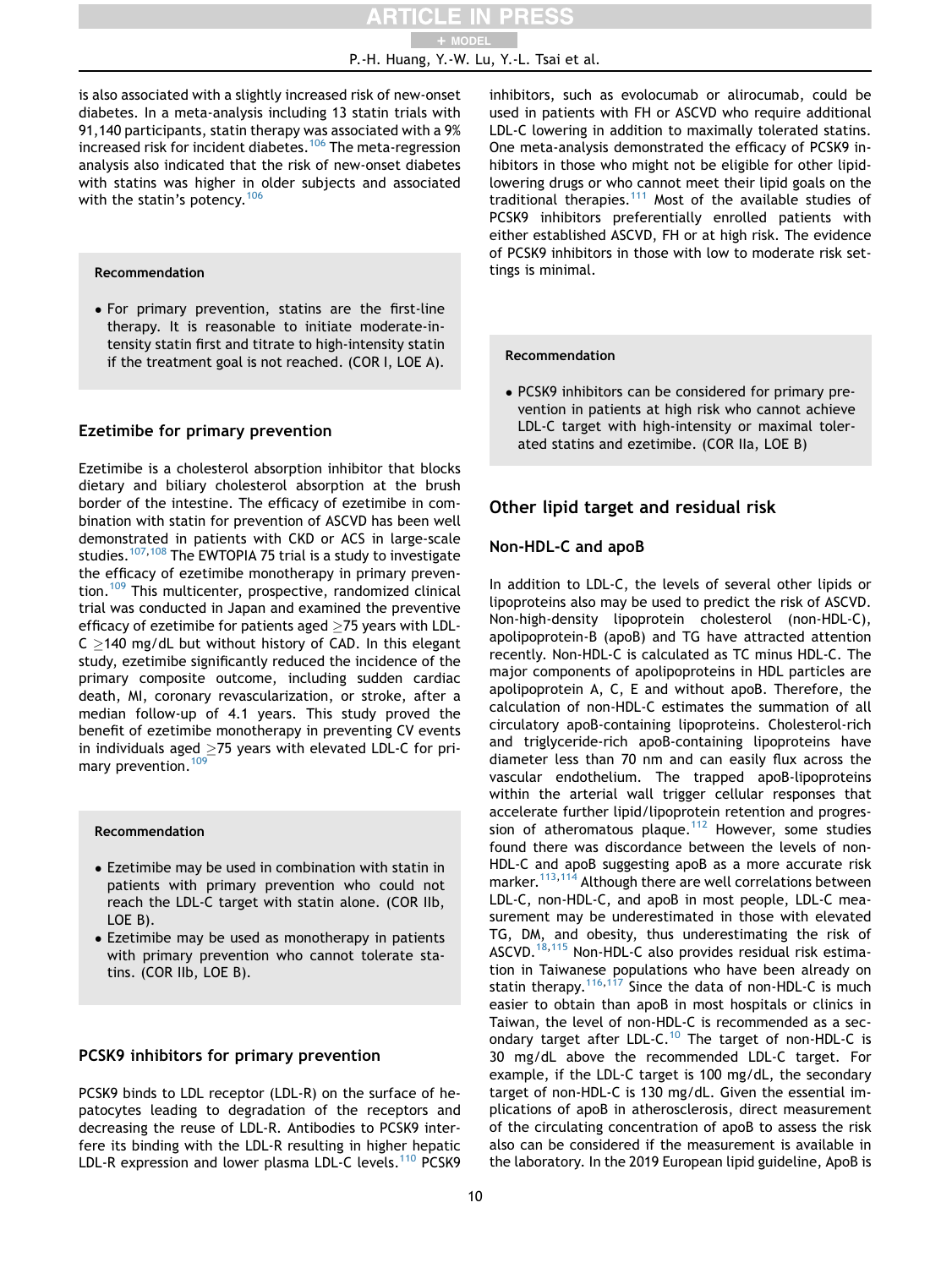recommended to be  $<$ 65, 80, and 100 mg/dL for very-high, high-, and moderate-risk people, respectively.<sup>[18](#page-11-5)</sup> Since apoB cannot be measured in most hospitals or clinics and rarely used in clinical practice in Taiwan, no specific target for apoB is recommended in this guideline.

#### Recommendation

- Non-HDL-C and apoB can be used to predict the risk of ASCVD, especially for people with high TG (>150 mg/dL), DM, obesity, or metabolic syndrome. (COR IIa, LOE B)
- Non-HDL-C is used as the secondary target and the target of non-HDL-C is 30 mg/dL above the recommended LDL-C target. (COR IIa, LOE B)

# **Triglyceride**

Although very low-density lipoprotein (VLDL) and chylomicrons are both TG-rich particles, VLDL particles constitute the majority of circulating TG because of the ultrashort half-life of chylomicron. Additionally, VLDL particles, which are mostly smaller than 70 nm in diameter and contain apoB, can potentially be retained in the arterial wall and initiate atherosclerotic processes. Despite the atherogenic potential of VLDL particles, the association between TG and ASCVD remains inconclusive. The major problem is the insignificant predicting power of TG after adjusting the other lipoproteins.[118](#page-14-0) The same results were also observed in the Mendelian genetic studies.<sup>[119](#page-14-1)</sup> Interpretation of the data about TG should also be cautious because there exists significant correlations of TG with HDL-C, LDL-C, or lipoprotein(a).[120](#page-14-2) However, it is still believed that elevated serum TG levels appear to be associated with a residual risk of ASCVD, despite the use of statin therapy. A secondary analysis from the PREDIMED study demonstrated that the VLDL particles and their remnant particles were associated with CV outcomes among patients without prior ASCVD.<sup>[121](#page-14-3)</sup>

Unlike the great success of LDL-lowering agents in preventing ASCVD, almost all TG-lowering agents failed to improve CV outcome under statin therapy in the clinical trials. The REDUCE-IT trial evaluated the efficacy of purified high dose EPA. Study participants were patients with established ASCVD or diabetes with one additional risk factor and already received statin therapy with a fasting TG level of 135 $-499$  mg/dL and LDL-C level of  $41-100$  mg/dL. The patients were randomized to 2 g of icosapent ethyl twice daily or placebo. After a median of 4.9 years followup, the icosapent ethyl group had 25% lower risk of CV events compared with the placebo group.<sup>[122](#page-14-4)</sup> Of note, the average LDL-C level did not change over the study period, indicating the benefit of isolated TG-driven effect. Icosapent ethyl also demonstrated significant effect on regression of coronary plaque volume detected by computed tomography compared with placebo in the EVAPORATE trial. $123$ 

#### Recommendation

 High dose EPA (icosapent ethyl) therapy can be considered for patients with ASCVD or with diabetes and  $> 1$  risk factor who are already on maximally tolerated statin therapy with high TG level (>150 mg/dL). (COR IIa, LOE B)

# Declaration of competing interest

The authors have no conflicts of interest relevant to this article.

#### **References**

- <span id="page-10-0"></span>1. [Https://www.mohw.gov.tw/cp-16-48057-1.html](http://Https://www.mohw.gov.tw/cp-16-48057-1.html).
- <span id="page-10-1"></span>2. Borén [J, Williams KJ. The central role of arterial retention of](http://refhub.elsevier.com/S0929-6646(22)00215-7/sref2) [cholesterol-rich apolipoprotein-B-containing lipoproteins in](http://refhub.elsevier.com/S0929-6646(22)00215-7/sref2) [the pathogenesis of atherosclerosis: a triumph of simplicity.](http://refhub.elsevier.com/S0929-6646(22)00215-7/sref2) [Curr Opin Lipidol](http://refhub.elsevier.com/S0929-6646(22)00215-7/sref2) 2016; 27: 473-[83.](http://refhub.elsevier.com/S0929-6646(22)00215-7/sref2)
- <span id="page-10-2"></span>3. Borén [J, Chapman MJ, Krauss RM, Packard CJ, Bentzon JF,](http://refhub.elsevier.com/S0929-6646(22)00215-7/sref3) [Binderet CJ, et al. Low-density lipoproteins cause athero](http://refhub.elsevier.com/S0929-6646(22)00215-7/sref3)[sclerotic cardiovascular disease: pathophysiological, genetic,](http://refhub.elsevier.com/S0929-6646(22)00215-7/sref3) [and therapeutic insights: a consensus statement from the](http://refhub.elsevier.com/S0929-6646(22)00215-7/sref3) [European Atherosclerosis Society Consensus Panel.](http://refhub.elsevier.com/S0929-6646(22)00215-7/sref3) Eur Heart  $J 2020; 41:2313 - 30.$  $J 2020; 41:2313 - 30.$  $J 2020; 41:2313 - 30.$  $J 2020; 41:2313 - 30.$  $J 2020; 41:2313 - 30.$
- <span id="page-10-3"></span>4. [Goldstein JL, Brown MS. A century of cholesterol and coro](http://refhub.elsevier.com/S0929-6646(22)00215-7/sref4)[naries: from plaques to genes to statins.](http://refhub.elsevier.com/S0929-6646(22)00215-7/sref4) Cell 2015;161:  $161 - 72$  $161 - 72$
- 5. [Nicholls SJ, Puri R, Anderson T, Ballantyne CM, Cho L,](http://refhub.elsevier.com/S0929-6646(22)00215-7/sref5) [Kastelein JP, et al. Effect of evolocumab on progression of](http://refhub.elsevier.com/S0929-6646(22)00215-7/sref5) [coronary disease in statin-treated patients: the GLAGOV](http://refhub.elsevier.com/S0929-6646(22)00215-7/sref5) [randomized clinical trial.](http://refhub.elsevier.com/S0929-6646(22)00215-7/sref5) JAMA 2016;316:2373-[84](http://refhub.elsevier.com/S0929-6646(22)00215-7/sref5).
- 6. [Mills EJ, O'Regan C, Eyawo O, Wu P, Mills F, Berwanger O,](http://refhub.elsevier.com/S0929-6646(22)00215-7/sref6) [et al. Intensive statin therapy compared with moderate](http://refhub.elsevier.com/S0929-6646(22)00215-7/sref6) [dosing for prevention of cardiovascular events: a meta](http://refhub.elsevier.com/S0929-6646(22)00215-7/sref6)[analysis of](http://refhub.elsevier.com/S0929-6646(22)00215-7/sref6)  $>$  [40000 patients.](http://refhub.elsevier.com/S0929-6646(22)00215-7/sref6) Eur Heart J 2011;32:1409-[15](http://refhub.elsevier.com/S0929-6646(22)00215-7/sref6).
- 7. [Reiner](http://refhub.elsevier.com/S0929-6646(22)00215-7/sref7) [Z. Statins in the primary prevention of cardiovascular](http://refhub.elsevier.com/S0929-6646(22)00215-7/sref7) disease. [Nat Rev Cardiol](http://refhub.elsevier.com/S0929-6646(22)00215-7/sref7)  $2013;10:453-64$ .
- <span id="page-10-4"></span>8. [Liu K, Wilkins JT, Colangelo LA, Lloyd-Jones DM. Does](http://refhub.elsevier.com/S0929-6646(22)00215-7/sref8) [lowering low-density lipoprotein cholesterol with statin](http://refhub.elsevier.com/S0929-6646(22)00215-7/sref8) [restore low risk in middle-aged adults? Analysis of the](http://refhub.elsevier.com/S0929-6646(22)00215-7/sref8) [observational MESA Study.](http://refhub.elsevier.com/S0929-6646(22)00215-7/sref8) J Am Heart Assoc 2021;10: [e019695.](http://refhub.elsevier.com/S0929-6646(22)00215-7/sref8)
- <span id="page-10-5"></span>9. [Ho LT, Yin WH, Chuang SY, Tseng WK, Wu YW, Hsieh IC, et al.](http://refhub.elsevier.com/S0929-6646(22)00215-7/sref9) [Determinants for achieving the LDL-C target of lipid control](http://refhub.elsevier.com/S0929-6646(22)00215-7/sref9) [for secondary prevention of cardiovascular events in Taiwan.](http://refhub.elsevier.com/S0929-6646(22)00215-7/sref9) PLoS One 2015;10[:e0116513](http://refhub.elsevier.com/S0929-6646(22)00215-7/sref9).
- <span id="page-10-6"></span>10. [Li YH, Ueng KC, Jeng JS, Charng MJ, Lin TH, Chien KL, et al.](http://refhub.elsevier.com/S0929-6646(22)00215-7/sref10) [2017 Taiwan lipid guidelines for high risk patients.](http://refhub.elsevier.com/S0929-6646(22)00215-7/sref10) J Formos [Med Assoc](http://refhub.elsevier.com/S0929-6646(22)00215-7/sref10) 2017;116:217-[48.](http://refhub.elsevier.com/S0929-6646(22)00215-7/sref10)
- <span id="page-10-7"></span>11. [Pan WH, Wu HJ, Yeh CJ, Chuang SY, Chang HY, Yeh NH, et al.](http://refhub.elsevier.com/S0929-6646(22)00215-7/sref11) [Diet and health trends in Taiwan: comparison of two nutrition](http://refhub.elsevier.com/S0929-6646(22)00215-7/sref11) [and health surveys from 1993](http://refhub.elsevier.com/S0929-6646(22)00215-7/sref11)-[1996 and 2005](http://refhub.elsevier.com/S0929-6646(22)00215-7/sref11)-2008. [Asia Pac](http://refhub.elsevier.com/S0929-6646(22)00215-7/sref11) [J Clin Nutr](http://refhub.elsevier.com/S0929-6646(22)00215-7/sref11) 2011;20:238-[50.](http://refhub.elsevier.com/S0929-6646(22)00215-7/sref11)
- <span id="page-10-8"></span>12. [Relationship of atherosclerosis in young men to serum lipo](http://refhub.elsevier.com/S0929-6646(22)00215-7/sref12)[protein cholesterol concentrations and smoking: a pre](http://refhub.elsevier.com/S0929-6646(22)00215-7/sref12)[liminary report from the Pathobiological Determinants of](http://refhub.elsevier.com/S0929-6646(22)00215-7/sref12) [Atherosclerosis in Youth \(PDAY\) Research Group.](http://refhub.elsevier.com/S0929-6646(22)00215-7/sref12) JAMA 1990; 264[:3018](http://refhub.elsevier.com/S0929-6646(22)00215-7/sref12)-[24](http://refhub.elsevier.com/S0929-6646(22)00215-7/sref12).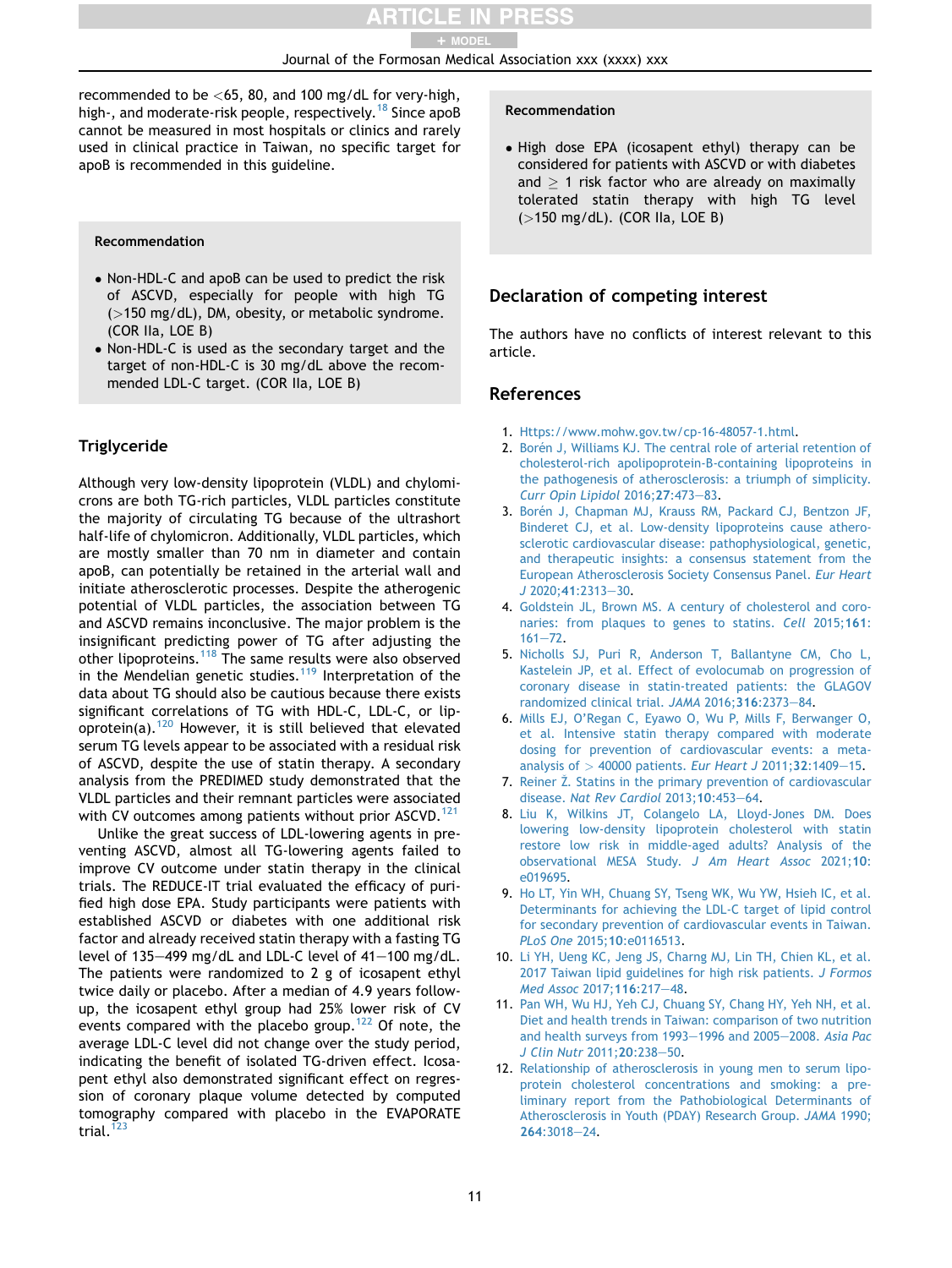TICLE IN PRESS + MODEL

P.-H. Huang, Y.-W. Lu, Y.-L. Tsai et al.

- <span id="page-11-0"></span>13. [Berenson GS, Srinivasan SR, Bao W, Newman III WP, Tracy RE,](http://refhub.elsevier.com/S0929-6646(22)00215-7/sref13) [Wattigney WA. Association between multiple cardiovascular](http://refhub.elsevier.com/S0929-6646(22)00215-7/sref13) [risk factors and atherosclerosis in children and young adults:](http://refhub.elsevier.com/S0929-6646(22)00215-7/sref13) [the Bogalusa Heart Study.](http://refhub.elsevier.com/S0929-6646(22)00215-7/sref13) N Engl J Med 1998;338:1650-[6.](http://refhub.elsevier.com/S0929-6646(22)00215-7/sref13)
- <span id="page-11-1"></span>14. [Celermajer DS, Ayer JGJ. Childhood risk factors for adult](http://refhub.elsevier.com/S0929-6646(22)00215-7/sref14) [cardiovascular disease and primary prevention in childhood.](http://refhub.elsevier.com/S0929-6646(22)00215-7/sref14) [Heart](http://refhub.elsevier.com/S0929-6646(22)00215-7/sref14) 2006;92:1701-[6.](http://refhub.elsevier.com/S0929-6646(22)00215-7/sref14)
- <span id="page-11-2"></span>15. [Goff Jr DC, Lloyd-Jones DM, Bennett G, Coady S,](http://refhub.elsevier.com/S0929-6646(22)00215-7/sref15) [D'Agostino RB, Gibbons R, et al. 2013 ACC/AHA guideline on](http://refhub.elsevier.com/S0929-6646(22)00215-7/sref15) [the assessment of cardiovascular risk: a report of the Amer](http://refhub.elsevier.com/S0929-6646(22)00215-7/sref15)[ican College of Cardiology/American Heart Association Task](http://refhub.elsevier.com/S0929-6646(22)00215-7/sref15) [Force on Practice Guidelines.](http://refhub.elsevier.com/S0929-6646(22)00215-7/sref15) Circulation 2014;129:S49-[73.](http://refhub.elsevier.com/S0929-6646(22)00215-7/sref15)
- <span id="page-11-3"></span>16. [Grundy SM, Stone NJ, Bailey AL, Beam C, Birtcher KK,](http://refhub.elsevier.com/S0929-6646(22)00215-7/sref16) [Blumenthal RS, et al. 2018 AHA/ACC/AACVPR/AA-](http://refhub.elsevier.com/S0929-6646(22)00215-7/sref16)[PA/ABC/ACPM/ADA/AGS/APhA/ASPC/NLA/PVNA guidelines](http://refhub.elsevier.com/S0929-6646(22)00215-7/sref16) [on the management of blood cholesterol: a report of the](http://refhub.elsevier.com/S0929-6646(22)00215-7/sref16) [American College of Cardiology/American Heart Association](http://refhub.elsevier.com/S0929-6646(22)00215-7/sref16) [Task Force on Clinical Practice Guideline.](http://refhub.elsevier.com/S0929-6646(22)00215-7/sref16) J Am Coll Cardiol 2019:73[:e285](http://refhub.elsevier.com/S0929-6646(22)00215-7/sref16)-[350](http://refhub.elsevier.com/S0929-6646(22)00215-7/sref16).
- <span id="page-11-4"></span>17. [Conroy RM, Pyorala K, Fitzgerald AP, Sans S, Menotti A, De](http://refhub.elsevier.com/S0929-6646(22)00215-7/sref17) [Backer G, et al. Estimation of ten-year risk of fatal cardio](http://refhub.elsevier.com/S0929-6646(22)00215-7/sref17)[vascular disease in Europe: the SCORE project.](http://refhub.elsevier.com/S0929-6646(22)00215-7/sref17) Eur Heart J 2003:24:987-[1003.](http://refhub.elsevier.com/S0929-6646(22)00215-7/sref17)
- <span id="page-11-5"></span>18. [Mach F, Baigent C, Catapano AL, Koskinas KC, Casula M,](http://refhub.elsevier.com/S0929-6646(22)00215-7/sref18) [Badimon L, et al. 2019 ESC/EAS guidelines for the manage](http://refhub.elsevier.com/S0929-6646(22)00215-7/sref18)[ment of dyslipidemias: lipid modification to reduce cardio](http://refhub.elsevier.com/S0929-6646(22)00215-7/sref18)[vascular risk.](http://refhub.elsevier.com/S0929-6646(22)00215-7/sref18) Eur Heart J 2020;  $41:111-88$  $41:111-88$ .
- <span id="page-11-6"></span>19. [Collins GS, Altman DG. Predicting the 10 year risk of cardio](http://refhub.elsevier.com/S0929-6646(22)00215-7/sref19)[vascular disease in the United Kingdom: independent and](http://refhub.elsevier.com/S0929-6646(22)00215-7/sref19) [external validation of an updated version of QRISK2.](http://refhub.elsevier.com/S0929-6646(22)00215-7/sref19) BMJ 2012;344[:e4181.](http://refhub.elsevier.com/S0929-6646(22)00215-7/sref19)
- <span id="page-11-7"></span>20. [DeFilippis AP, Young R, McEvoy JW, Michos ED, Sandfort V,](http://refhub.elsevier.com/S0929-6646(22)00215-7/sref20) [Kronmal RA, et al. Risk score overestimation: the impact of](http://refhub.elsevier.com/S0929-6646(22)00215-7/sref20) [individual cardiovascular risk factors and preventive therapies](http://refhub.elsevier.com/S0929-6646(22)00215-7/sref20) [on the performance of the American Heart Association-](http://refhub.elsevier.com/S0929-6646(22)00215-7/sref20)[American College of Cardiology-Atherosclerotic Cardiovascu](http://refhub.elsevier.com/S0929-6646(22)00215-7/sref20)[lar Disease risk score in a modern multi-ethnic cohort.](http://refhub.elsevier.com/S0929-6646(22)00215-7/sref20) Eur [Heart J](http://refhub.elsevier.com/S0929-6646(22)00215-7/sref20) 2017;38:598-[608](http://refhub.elsevier.com/S0929-6646(22)00215-7/sref20).
- <span id="page-11-8"></span>21. [Liu J, Hong Y, D'Agostino Sr RB, Wu Z, Wang W, Sun J, et al.](http://refhub.elsevier.com/S0929-6646(22)00215-7/sref21) [Predictive value for the Chinese population of the Framing](http://refhub.elsevier.com/S0929-6646(22)00215-7/sref21)[ham CHD risk assessment tool compared with the Chinese](http://refhub.elsevier.com/S0929-6646(22)00215-7/sref21) [Multi-Provincial Cohort Study.](http://refhub.elsevier.com/S0929-6646(22)00215-7/sref21) JAMA 2004;2[9](http://refhub.elsevier.com/S0929-6646(22)00215-7/sref21)1:2591-9.
- <span id="page-11-9"></span>22. [Chien KL, Hsu HC, Su TC, Chang WT, Chen PC, Sung FC, et al.](http://refhub.elsevier.com/S0929-6646(22)00215-7/sref22) [Constructing a point-based prediction model for the risk of](http://refhub.elsevier.com/S0929-6646(22)00215-7/sref22) [coronary artery disease in a Chinese community: a report](http://refhub.elsevier.com/S0929-6646(22)00215-7/sref22) [from a cohort study in Taiwan.](http://refhub.elsevier.com/S0929-6646(22)00215-7/sref22) Int J Cardiol 2012;157:263-[8.](http://refhub.elsevier.com/S0929-6646(22)00215-7/sref22)
- <span id="page-11-10"></span>23. [Yang CY, Chen FA, Chen CF, Liu WS, Shih CJ, Ou SM, et al.](http://refhub.elsevier.com/S0929-6646(22)00215-7/sref23) [Diagnostic accuracy of urine protein/creatinine ratio is influ](http://refhub.elsevier.com/S0929-6646(22)00215-7/sref23)[enced by urine concentration.](http://refhub.elsevier.com/S0929-6646(22)00215-7/sref23) PLoS One 2015;10:e0137460.
- 24. [Nathan DM, Rosenbaum C, Protasowicki VD. Single-void urine](http://refhub.elsevier.com/S0929-6646(22)00215-7/sref24) [samples can be used to estimate quantitative micro-](http://refhub.elsevier.com/S0929-6646(22)00215-7/sref24)albuminuria. [Diabetes Care](http://refhub.elsevier.com/S0929-6646(22)00215-7/sref24) 1987;10:414-[8.](http://refhub.elsevier.com/S0929-6646(22)00215-7/sref24)
- 25. [Ginsberg JM, Chang BS, Matarese RA, Garella S. Use of single](http://refhub.elsevier.com/S0929-6646(22)00215-7/sref25) [voided urine samples to estimate quantitative proteinuria.](http://refhub.elsevier.com/S0929-6646(22)00215-7/sref25) N [Engl J Med](http://refhub.elsevier.com/S0929-6646(22)00215-7/sref25) 1983;309:1543-[6](http://refhub.elsevier.com/S0929-6646(22)00215-7/sref25).
- 26. [Schwab SJ, Christensen RL, Dougherty K, Klahr S. Quantitation](http://refhub.elsevier.com/S0929-6646(22)00215-7/sref26) [of proteinuria by the use of protein-to-creatinine ratios in](http://refhub.elsevier.com/S0929-6646(22)00215-7/sref26) [single urine samples.](http://refhub.elsevier.com/S0929-6646(22)00215-7/sref26) Arch Intern Med  $1987;147:943-4$ .
- <span id="page-11-11"></span>27. [Levey AS, Coresh J, Balk E, Kausz AT, Levin A, Steffeset MW,](http://refhub.elsevier.com/S0929-6646(22)00215-7/sref27) [et al. National Kidney Foundation practice guidelines for](http://refhub.elsevier.com/S0929-6646(22)00215-7/sref27) [chronic kidney disease: evaluation, classification, and strati-](http://refhub.elsevier.com/S0929-6646(22)00215-7/sref27)fication. [Ann Intern Med](http://refhub.elsevier.com/S0929-6646(22)00215-7/sref27)  $2003:139:137-47$  $2003:139:137-47$ .
- <span id="page-11-12"></span>28. [Kidney Disease: Improving Global Outcomes \(KDIGO\) CKD](http://refhub.elsevier.com/S0929-6646(22)00215-7/sref28) [Work Group. KDIGO 2012 clinical practice guideline for the](http://refhub.elsevier.com/S0929-6646(22)00215-7/sref28) [evaluation and management of chronic kidney disease.](http://refhub.elsevier.com/S0929-6646(22)00215-7/sref28) Kid[ney Int Suppl](http://refhub.elsevier.com/S0929-6646(22)00215-7/sref28) 2013;3:1-[150](http://refhub.elsevier.com/S0929-6646(22)00215-7/sref28).
- <span id="page-11-13"></span>29. [Levey AS, Coresh J, Greene T, Stevens LA, Zhang YL,](http://refhub.elsevier.com/S0929-6646(22)00215-7/sref29) [Hendriksen S, et al. Using standardized serum creatinine](http://refhub.elsevier.com/S0929-6646(22)00215-7/sref29)

[values in the modification of diet in renal disease study](http://refhub.elsevier.com/S0929-6646(22)00215-7/sref29) [equation for estimating glomerular filtration rate.](http://refhub.elsevier.com/S0929-6646(22)00215-7/sref29) Ann Intern Med [2006;](http://refhub.elsevier.com/S0929-6646(22)00215-7/sref29)145:247-[54.](http://refhub.elsevier.com/S0929-6646(22)00215-7/sref29)

- <span id="page-11-14"></span>30. [Levey AS, Stevens LA, Schmid CH, Zhang YL, Castro 3rd AF,](http://refhub.elsevier.com/S0929-6646(22)00215-7/sref30) [Feldman HI, et al. A new equation to estimate glomerular](http://refhub.elsevier.com/S0929-6646(22)00215-7/sref30) filtration rate. [Ann Intern Med](http://refhub.elsevier.com/S0929-6646(22)00215-7/sref30)  $2009;150:604-12$  $2009;150:604-12$ .
- <span id="page-11-15"></span>31. [Perak AM, Ning H, de Ferranti SD, Gooding HC, Wilkins JT,](http://refhub.elsevier.com/S0929-6646(22)00215-7/sref31) [Lloyd-Jones DM. Long-term risk of atherosclerotic cardiovas](http://refhub.elsevier.com/S0929-6646(22)00215-7/sref31)[cular disease in US adults with the familial hypercholester](http://refhub.elsevier.com/S0929-6646(22)00215-7/sref31)[olemia phenotype.](http://refhub.elsevier.com/S0929-6646(22)00215-7/sref31) Circulation 2016:134:9-[19.](http://refhub.elsevier.com/S0929-6646(22)00215-7/sref31)
- <span id="page-11-16"></span>32. [Vallejo-Vaz AJ, Robertson M, Catapano AL, Watts GF,](http://refhub.elsevier.com/S0929-6646(22)00215-7/sref32) [Kastelein JJ, Packard CJ, et al. Low-density lipoprotein](http://refhub.elsevier.com/S0929-6646(22)00215-7/sref32) [cholesterol lowering for the primary prevention of cardio](http://refhub.elsevier.com/S0929-6646(22)00215-7/sref32)[vascular disease among men with primary elevations of low](http://refhub.elsevier.com/S0929-6646(22)00215-7/sref32)[density lipoprotein cholesterol levels of 190 mg/dL or](http://refhub.elsevier.com/S0929-6646(22)00215-7/sref32) [above: analyses from the WOSCOPS \(West of Scotland Coro](http://refhub.elsevier.com/S0929-6646(22)00215-7/sref32)[nary Prevention Study\) 5-year randomized trial and 20-year](http://refhub.elsevier.com/S0929-6646(22)00215-7/sref32) [observational follow-up.](http://refhub.elsevier.com/S0929-6646(22)00215-7/sref32) Circulation 2017;136:1878-[91](http://refhub.elsevier.com/S0929-6646(22)00215-7/sref32).
- <span id="page-11-17"></span>33. [Bucholz EM, Rodday AM, Kolor K, Khoury MJ, de Ferranti SD.](http://refhub.elsevier.com/S0929-6646(22)00215-7/sref33) [Prevalence and predictors of cholesterol screening, aware](http://refhub.elsevier.com/S0929-6646(22)00215-7/sref33)[ness, and statin treatment among US adults with familial](http://refhub.elsevier.com/S0929-6646(22)00215-7/sref33) [hypercholesterolemia or other forms of severe dyslipidemia](http://refhub.elsevier.com/S0929-6646(22)00215-7/sref33) [\(1999](http://refhub.elsevier.com/S0929-6646(22)00215-7/sref33)-2014). [Circulation](http://refhub.elsevier.com/S0929-6646(22)00215-7/sref33) 2018;137:2218-[30.](http://refhub.elsevier.com/S0929-6646(22)00215-7/sref33)
- <span id="page-11-18"></span>34. [Khera AV, Won HH, Peloso GM, Lawson KS, Bartz TM, Deng X,](http://refhub.elsevier.com/S0929-6646(22)00215-7/sref34) [et al. Diagnostic yield and clinical utility of sequencing fa](http://refhub.elsevier.com/S0929-6646(22)00215-7/sref34)[milial hypercholesterolemia genes in patients with severe](http://refhub.elsevier.com/S0929-6646(22)00215-7/sref34) [hypercholesterolemia.](http://refhub.elsevier.com/S0929-6646(22)00215-7/sref34) J Am Coll Cardiol 2016;67:2578-[89](http://refhub.elsevier.com/S0929-6646(22)00215-7/sref34).
- <span id="page-11-19"></span>35. [Prevention of coronary heart disease in clinical practice.](http://refhub.elsevier.com/S0929-6646(22)00215-7/sref35) [Recommendations of the Second Joint Task Force of European](http://refhub.elsevier.com/S0929-6646(22)00215-7/sref35) [and other Societies on Coronary Prevention.](http://refhub.elsevier.com/S0929-6646(22)00215-7/sref35) Eur Heart J 1998;  $19:1434 - 503$  $19:1434 - 503$  $19:1434 - 503$ .
- <span id="page-11-20"></span>36. [Heng D, Ma S, Lee JJ, Tai BC, Mak KH, Hughes K, et al.](http://refhub.elsevier.com/S0929-6646(22)00215-7/sref36) [Modification of the NCEP ATP III definitions of the metabolic](http://refhub.elsevier.com/S0929-6646(22)00215-7/sref36) [syndrome for use in Asians identifies individuals at risk of](http://refhub.elsevier.com/S0929-6646(22)00215-7/sref36) [ischemic heart disease.](http://refhub.elsevier.com/S0929-6646(22)00215-7/sref36) Atherosclerosis 2006;186:367-[73](http://refhub.elsevier.com/S0929-6646(22)00215-7/sref36).
- <span id="page-11-21"></span>37. [Tan CE, Ma S, Wai D, Chew SK, Tai ES. Can we apply the Na](http://refhub.elsevier.com/S0929-6646(22)00215-7/sref37)[tional Cholesterol Education Program Adult Treatment Panel](http://refhub.elsevier.com/S0929-6646(22)00215-7/sref37) [definition of the metabolic syndrome to Asians?](http://refhub.elsevier.com/S0929-6646(22)00215-7/sref37) Diabetes Care  $2004:27:1182-6.$  $2004:27:1182-6.$
- <span id="page-11-22"></span>38. [Shepherd J, Cobbe SM, Ford I, Isles CG, Lorimer AR,](http://refhub.elsevier.com/S0929-6646(22)00215-7/sref38) [MacFarlane PW, et al. Prevention of coronary heart disease](http://refhub.elsevier.com/S0929-6646(22)00215-7/sref38) [with pravastatin in men with hypercholesterolemia. West of](http://refhub.elsevier.com/S0929-6646(22)00215-7/sref38) [Scotland Coronary Prevention Study Group.](http://refhub.elsevier.com/S0929-6646(22)00215-7/sref38) N Engl J Med  $1995:333:1301 - 7$  $1995:333:1301 - 7$
- <span id="page-11-23"></span>39. [Kinoshita M, Yokote K, Arai H, Iida M, Ishigaki Y, Ishibashi S,](http://refhub.elsevier.com/S0929-6646(22)00215-7/sref39) [et al. Japan Atherosclerosis Society \(JAS\) guidelines for pre](http://refhub.elsevier.com/S0929-6646(22)00215-7/sref39)[vention of atherosclerotic cardiovascular diseases 2017.](http://refhub.elsevier.com/S0929-6646(22)00215-7/sref39) J [Atherosclerosis Thromb](http://refhub.elsevier.com/S0929-6646(22)00215-7/sref39) 2018;25:846-[984.](http://refhub.elsevier.com/S0929-6646(22)00215-7/sref39)
- <span id="page-11-24"></span>40. [Rhee EJ, Kim HC, Kim JH, Lee EY, Kim BJ, Kim EM, et al. 2018](http://refhub.elsevier.com/S0929-6646(22)00215-7/sref40) [Guidelines for the management of dyslipidemia.](http://refhub.elsevier.com/S0929-6646(22)00215-7/sref40) Korean J [Intern Med](http://refhub.elsevier.com/S0929-6646(22)00215-7/sref40) 2019;34:723-[71.](http://refhub.elsevier.com/S0929-6646(22)00215-7/sref40)
- <span id="page-11-25"></span>41. [Penson PE, Pirro M, Banach M. LDL-C: lower is better for](http://refhub.elsevier.com/S0929-6646(22)00215-7/sref41)  $longer - even$  $longer - even$  at low risk. BMC Med 2020:18:320.
- <span id="page-11-26"></span>42. [Domanski MJ, Tian X, Wu CO, Reis JP, Dey AK, Gu Y, et al.](http://refhub.elsevier.com/S0929-6646(22)00215-7/sref42) [Time course of LDL cholesterol exposure and cardiovascular](http://refhub.elsevier.com/S0929-6646(22)00215-7/sref42) [disease event risk.](http://refhub.elsevier.com/S0929-6646(22)00215-7/sref42) J Am Coll Cardiol 2020;76:1507-[16](http://refhub.elsevier.com/S0929-6646(22)00215-7/sref42).
- <span id="page-11-27"></span>43. [Brandts J, Ray KK. Low density lipoprotein cholesterol](http://refhub.elsevier.com/S0929-6646(22)00215-7/sref43)  $$ [lowering strategies and population health time to move to a](http://refhub.elsevier.com/S0929-6646(22)00215-7/sref43) [cumulative exposure model.](http://refhub.elsevier.com/S0929-6646(22)00215-7/sref43) Circulation 2020;141:873-[6.](http://refhub.elsevier.com/S0929-6646(22)00215-7/sref43)
- <span id="page-11-28"></span>44. [Thanassoulis G, Williams K, Altobelli KK, Pencina MJ,](http://refhub.elsevier.com/S0929-6646(22)00215-7/sref44) [Cannon CP, Sniderman AD. Individualized statin benefit for](http://refhub.elsevier.com/S0929-6646(22)00215-7/sref44) [determining statin eligibility in the primary prevention of](http://refhub.elsevier.com/S0929-6646(22)00215-7/sref44) [cardiovascular disease.](http://refhub.elsevier.com/S0929-6646(22)00215-7/sref44) Circulation 2016;133:1574-[81](http://refhub.elsevier.com/S0929-6646(22)00215-7/sref44).
- <span id="page-11-29"></span>45. Martínez-González [MA, Gea A, Ruiz-Canela M. The Mediter](http://refhub.elsevier.com/S0929-6646(22)00215-7/sref45)[ranean diet and cardiovascular health.](http://refhub.elsevier.com/S0929-6646(22)00215-7/sref45) Circ Res 2019;124: [779](http://refhub.elsevier.com/S0929-6646(22)00215-7/sref45)-[98](http://refhub.elsevier.com/S0929-6646(22)00215-7/sref45).
- 46. [Fung TT, Chiuve SE, McCullough ML, Rexrode KM,](http://refhub.elsevier.com/S0929-6646(22)00215-7/sref46) [Logroscino G, Hu FB. Adherence to a DASH-style diet and risk](http://refhub.elsevier.com/S0929-6646(22)00215-7/sref46)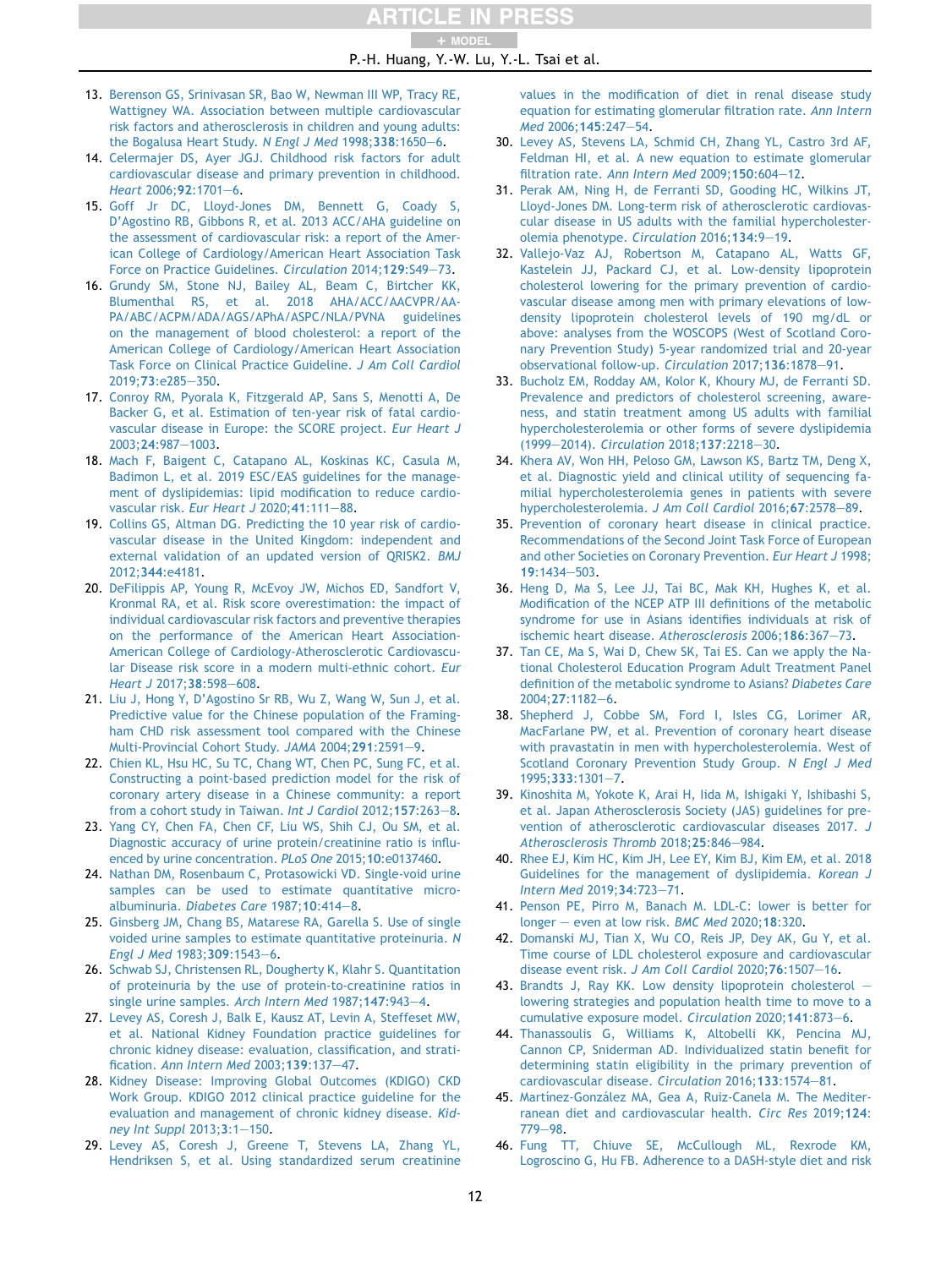#### + MODEL

#### Journal of the Formosan Medical Association xxx (xxxx) xxx

[of coronary heart disease and stroke in women.](http://refhub.elsevier.com/S0929-6646(22)00215-7/sref46) Arch Intern Med [2008;](http://refhub.elsevier.com/S0929-6646(22)00215-7/sref46)168:713-[20.](http://refhub.elsevier.com/S0929-6646(22)00215-7/sref46)

- <span id="page-12-0"></span>47. [Chuang SY, Chang HY, Fang HL, Lee SC, Hsu YY, Yeh WT, et al.](http://refhub.elsevier.com/S0929-6646(22)00215-7/sref47) [The Healthy Taiwanese Eating Approach is inversely associ](http://refhub.elsevier.com/S0929-6646(22)00215-7/sref47)[ated with all-cause and cause-specific mortality: a prospec](http://refhub.elsevier.com/S0929-6646(22)00215-7/sref47)[tive study on the Nutrition and Health Survey in Taiwan,](http://refhub.elsevier.com/S0929-6646(22)00215-7/sref47) [1993](http://refhub.elsevier.com/S0929-6646(22)00215-7/sref47)-1996. PLoS One 2021;16[:e0251189.](http://refhub.elsevier.com/S0929-6646(22)00215-7/sref47)
- 48. [Chiu THT, Chang HR, Wang LY, Chang CC, Lin MN, Lin CL.](http://refhub.elsevier.com/S0929-6646(22)00215-7/sref48) [Vegetarian diet and incidence of total, ischemic, and hem](http://refhub.elsevier.com/S0929-6646(22)00215-7/sref48)[orrhagic stroke in 2 cohorts in Taiwan.](http://refhub.elsevier.com/S0929-6646(22)00215-7/sref48) Neurology 2020;94:  $e1112 - 21$  $e1112 - 21$ .
- <span id="page-12-1"></span>49. [Syauqy A, Hsu CY, Rau HH, Chao JC. Association of dietary](http://refhub.elsevier.com/S0929-6646(22)00215-7/sref49) [patterns with components of metabolic syndrome and](http://refhub.elsevier.com/S0929-6646(22)00215-7/sref49) [inflammation among middle-aged and older adults with](http://refhub.elsevier.com/S0929-6646(22)00215-7/sref49) [metabolic syndrome in Taiwan.](http://refhub.elsevier.com/S0929-6646(22)00215-7/sref49) Nutrients 2018;10:143.
- <span id="page-12-2"></span>50. Estruch R, Ros E, Salas-Salvadó J, Covas MI, Corella D, Arós F, [et al. Primary prevention of cardiovascular disease with a](http://refhub.elsevier.com/S0929-6646(22)00215-7/sref50) [mediterranean diet supplemented with extra-virgin olive oil](http://refhub.elsevier.com/S0929-6646(22)00215-7/sref50) or nuts. [N Engl J Med](http://refhub.elsevier.com/S0929-6646(22)00215-7/sref50) 2018;378:e34.
- 51. [Song M, Fung TT, Hu FB, Willett WC, Longo VD, Chan AT, et al.](http://refhub.elsevier.com/S0929-6646(22)00215-7/sref51) [Association of animal and plant protein intake with all-cause](http://refhub.elsevier.com/S0929-6646(22)00215-7/sref51) [and cause-specific mortality.](http://refhub.elsevier.com/S0929-6646(22)00215-7/sref51) JAMA Intern Med 2016;176:  $1453 - 63.$  $1453 - 63.$  $1453 - 63.$  $1453 - 63.$
- 52. [Cena H, Calder PC. Defining a healthy diet: evidence for the](http://refhub.elsevier.com/S0929-6646(22)00215-7/sref52) [role of contemporary dietary patterns in health and disease.](http://refhub.elsevier.com/S0929-6646(22)00215-7/sref52) [Nutrients](http://refhub.elsevier.com/S0929-6646(22)00215-7/sref52) 2020;12:334.
- 53. Micha R, Peñalvo JL, Cudhea F, Imamura F, Rehm CD, [Mozaffarian D. Association between dietary factors and mor](http://refhub.elsevier.com/S0929-6646(22)00215-7/sref53)[tality from heart disease, stroke, and type 2 diabetes in the](http://refhub.elsevier.com/S0929-6646(22)00215-7/sref53) [United States.](http://refhub.elsevier.com/S0929-6646(22)00215-7/sref53) JAMA 2017;317:912-[24](http://refhub.elsevier.com/S0929-6646(22)00215-7/sref53).
- <span id="page-12-20"></span>54. [Arnett DK, Blumenthal RS, Albert MA, Buroker AB,](http://refhub.elsevier.com/S0929-6646(22)00215-7/sref54) [Goldberger ZD, Hahn EJ, et al. 2019 ACC/AHA guideline on the](http://refhub.elsevier.com/S0929-6646(22)00215-7/sref54) [primary prevention of cardiovascular disease: a report of the](http://refhub.elsevier.com/S0929-6646(22)00215-7/sref54) [American College of Cardiology/American Heart Association](http://refhub.elsevier.com/S0929-6646(22)00215-7/sref54) [Task Force on Clinical Practice Guidelines.](http://refhub.elsevier.com/S0929-6646(22)00215-7/sref54) Circulation 2019; 140[:e596](http://refhub.elsevier.com/S0929-6646(22)00215-7/sref54)-[646](http://refhub.elsevier.com/S0929-6646(22)00215-7/sref54).
- <span id="page-12-3"></span>55. [Chawla S, Tessarolo Silva F, Amaral Medeiros S, Mekary RA,](http://refhub.elsevier.com/S0929-6646(22)00215-7/sref55) [Radenkovic D. The effect of low-fat and low-carbohydrate](http://refhub.elsevier.com/S0929-6646(22)00215-7/sref55) [diets on weight loss and lipid levels: a systematic review](http://refhub.elsevier.com/S0929-6646(22)00215-7/sref55) [and meta-analysis.](http://refhub.elsevier.com/S0929-6646(22)00215-7/sref55) Nutrients 2020;12:3774.
- <span id="page-12-4"></span>56. [Soliman GA. Dietary cholesterol and the lack of evidence in](http://refhub.elsevier.com/S0929-6646(22)00215-7/sref56) [cardiovascular disease.](http://refhub.elsevier.com/S0929-6646(22)00215-7/sref56) Nutrients 2018;10:780.
- <span id="page-12-5"></span>57. [Fernandez ML. Dietary cholesterol provided by eggs and](http://refhub.elsevier.com/S0929-6646(22)00215-7/sref57) [plasma lipoproteins in healthy populations.](http://refhub.elsevier.com/S0929-6646(22)00215-7/sref57) Curr Opin Clin [Nutr Metab Care](http://refhub.elsevier.com/S0929-6646(22)00215-7/sref57)  $2006:9:8-12$ .
- <span id="page-12-6"></span>58. [Artaud-Wild SM, Connor SL, Sexton G, Connor WE. Differences](http://refhub.elsevier.com/S0929-6646(22)00215-7/sref58) [in coronary mortality can be explained by differences in](http://refhub.elsevier.com/S0929-6646(22)00215-7/sref58) [cholesterol and saturated fat intakes in 40 countries but not](http://refhub.elsevier.com/S0929-6646(22)00215-7/sref58) [in France and Finland. A paradox.](http://refhub.elsevier.com/S0929-6646(22)00215-7/sref58) Circulation 1993;88:  $2771 - 9.$  $2771 - 9.$  $2771 - 9.$  $2771 - 9.$
- <span id="page-12-7"></span>59. [Lordan R, Tsoupras A, Mitra B, Zabetakis I. Dairy fats and](http://refhub.elsevier.com/S0929-6646(22)00215-7/sref59) [cardiovascular disease: do we really need to be concerned?](http://refhub.elsevier.com/S0929-6646(22)00215-7/sref59) [Foods](http://refhub.elsevier.com/S0929-6646(22)00215-7/sref59) 2018;7:29.
- <span id="page-12-8"></span>60. [Eslick GD, Howe PR, Smith C, Priest R, Bensoussan A. Benefits](http://refhub.elsevier.com/S0929-6646(22)00215-7/sref60) [of fish oil supplementation in hyperlipidemia: a systematic](http://refhub.elsevier.com/S0929-6646(22)00215-7/sref60) [review and meta-analysis.](http://refhub.elsevier.com/S0929-6646(22)00215-7/sref60) Int J Cardiol 2009;136:4-[16.](http://refhub.elsevier.com/S0929-6646(22)00215-7/sref60)
- <span id="page-12-9"></span>61. [Abdelhamid AS, Brown TJ, Brainard JS, Biswas P, Thorpe GC,](http://refhub.elsevier.com/S0929-6646(22)00215-7/sref61) [Moore HJ, et al. Omega-3 fatty acids for the primary and](http://refhub.elsevier.com/S0929-6646(22)00215-7/sref61) [secondary prevention of cardiovascular disease.](http://refhub.elsevier.com/S0929-6646(22)00215-7/sref61) Cochrane [Database Syst Rev](http://refhub.elsevier.com/S0929-6646(22)00215-7/sref61) 2018;11:CD003177.
- <span id="page-12-10"></span>62. [Gerards MC, Terlou RJ, Yu H, Koks CH, Gerdes VE. Traditional](http://refhub.elsevier.com/S0929-6646(22)00215-7/sref62) [Chinese lipid-lowering agent red yeast rice results in signif](http://refhub.elsevier.com/S0929-6646(22)00215-7/sref62)[icant LDL reduction but safety is uncertain](http://refhub.elsevier.com/S0929-6646(22)00215-7/sref62)  $-$  [a systematic](http://refhub.elsevier.com/S0929-6646(22)00215-7/sref62) [review and meta-analysis.](http://refhub.elsevier.com/S0929-6646(22)00215-7/sref62) Atherosclerosis 2015;240:  $415 - 23.$  $415 - 23.$  $415 - 23.$  $415 - 23.$
- <span id="page-12-11"></span>63. Tokede OA, Gaziano JM, Djoussé L. Effects of cocoa pro[ducts/dark chocolate on serum lipids: a meta-analysis.](http://refhub.elsevier.com/S0929-6646(22)00215-7/sref63) Eur J [Clin Nutr](http://refhub.elsevier.com/S0929-6646(22)00215-7/sref63) 2011;65:879-[86](http://refhub.elsevier.com/S0929-6646(22)00215-7/sref63).
- <span id="page-12-12"></span>64. [Dibaba DT. Effect of vitamin D supplementation on serum lipid](http://refhub.elsevier.com/S0929-6646(22)00215-7/sref64) [profiles: a systematic review and meta-analysis.](http://refhub.elsevier.com/S0929-6646(22)00215-7/sref64) Nutr Rev 2019:77:890-[902.](http://refhub.elsevier.com/S0929-6646(22)00215-7/sref64)
- <span id="page-12-13"></span>65. [Li S, He Y, Lin S, Hao L, Ye Y, Lv L, et al. Increase of circulating](http://refhub.elsevier.com/S0929-6646(22)00215-7/sref65) [cholesterol in vitamin D deficiency is linked to reduced](http://refhub.elsevier.com/S0929-6646(22)00215-7/sref65) [vitamin D receptor activity via the Insig-2/SREBP-2 pathway.](http://refhub.elsevier.com/S0929-6646(22)00215-7/sref65) [Mol Nutr Food Res](http://refhub.elsevier.com/S0929-6646(22)00215-7/sref65) 2016;60:798-[809](http://refhub.elsevier.com/S0929-6646(22)00215-7/sref65).
- <span id="page-12-14"></span>66. [Zheng XX, Xu YL, Li SH, Liu XX, Hui R, Huang XH. Green tea](http://refhub.elsevier.com/S0929-6646(22)00215-7/sref66) [intake lowers fasting serum total and LDL cholesterol in](http://refhub.elsevier.com/S0929-6646(22)00215-7/sref66) [adults: a meta-analysis of 14 randomized controlled trials.](http://refhub.elsevier.com/S0929-6646(22)00215-7/sref66) Am [J Clin Nutr](http://refhub.elsevier.com/S0929-6646(22)00215-7/sref66) 2011;94:601-[10.](http://refhub.elsevier.com/S0929-6646(22)00215-7/sref66)
- <span id="page-12-15"></span>67. [Huang S, Li J, Wu Y, Ranjbar S, Xing A, Zhao H, et al. Tea](http://refhub.elsevier.com/S0929-6646(22)00215-7/sref67) [consumption and longitudinal change in high-density lipo](http://refhub.elsevier.com/S0929-6646(22)00215-7/sref67)[protein cholesterol concentration in Chinese adults.](http://refhub.elsevier.com/S0929-6646(22)00215-7/sref67) J Am [Heart Assoc](http://refhub.elsevier.com/S0929-6646(22)00215-7/sref67) 2018;7:e008814.
- <span id="page-12-16"></span>68. [Seron P, Lanas F, Pardo Hernandez H, Bonfill Cosp X. Exercise](http://refhub.elsevier.com/S0929-6646(22)00215-7/sref68) [for people with high cardiovascular risk.](http://refhub.elsevier.com/S0929-6646(22)00215-7/sref68) Cochrane Database Syst Rev [2014:CD009387.](http://refhub.elsevier.com/S0929-6646(22)00215-7/sref68)
- <span id="page-12-17"></span>69. [Kraus WE, Houmard JA, Duscha BD, Knetzger KJ, Wharton MB,](http://refhub.elsevier.com/S0929-6646(22)00215-7/sref69) [McCartney JS, et al. Effects of the amount and intensity of](http://refhub.elsevier.com/S0929-6646(22)00215-7/sref69) [exercise on plasma lipoproteins.](http://refhub.elsevier.com/S0929-6646(22)00215-7/sref69) N Engl J Med 2002;347: [1483](http://refhub.elsevier.com/S0929-6646(22)00215-7/sref69)-[92](http://refhub.elsevier.com/S0929-6646(22)00215-7/sref69)
- <span id="page-12-18"></span>70. [Shaw K, Gennat H, O'Rourke P, Del Mar C. Exercise for over](http://refhub.elsevier.com/S0929-6646(22)00215-7/sref70)weight or obesity. [Cochrane Database Syst Rev](http://refhub.elsevier.com/S0929-6646(22)00215-7/sref70) 2006: [CD003817.](http://refhub.elsevier.com/S0929-6646(22)00215-7/sref70)
- <span id="page-12-19"></span>71. [Lin WY. A large-scale observational study linking various kinds](http://refhub.elsevier.com/S0929-6646(22)00215-7/sref71) [of physical exercise to lipoprotein-lipid profile.](http://refhub.elsevier.com/S0929-6646(22)00215-7/sref71) J Int Soc [Sports Nutr](http://refhub.elsevier.com/S0929-6646(22)00215-7/sref71) 2021;18:35.
- <span id="page-12-21"></span>72. [Saint-Maurice PF, Troiano RP, Matthews CE, Kraus WE. Mod](http://refhub.elsevier.com/S0929-6646(22)00215-7/sref72)[erate-to-vigorous physical activity and all-cause mortality: do](http://refhub.elsevier.com/S0929-6646(22)00215-7/sref72) bouts matter? [J Am Heart Assoc](http://refhub.elsevier.com/S0929-6646(22)00215-7/sref72) 2018;7:e007678.
- <span id="page-12-22"></span>73. [Brien SE, Ronksley PE, Turner BJ, Mukamal KJ, Ghali WA.](http://refhub.elsevier.com/S0929-6646(22)00215-7/sref73) [Effect of alcohol consumption on biological markers asso](http://refhub.elsevier.com/S0929-6646(22)00215-7/sref73)[ciated with risk of coronary heart disease: systematic re](http://refhub.elsevier.com/S0929-6646(22)00215-7/sref73)[view and meta-analysis of interventional studies.](http://refhub.elsevier.com/S0929-6646(22)00215-7/sref73) BMJ 2011; 342[:d636.](http://refhub.elsevier.com/S0929-6646(22)00215-7/sref73)
- <span id="page-12-23"></span>74. [Minzer S, Losno RA, Casas R. The effect of alcohol on car](http://refhub.elsevier.com/S0929-6646(22)00215-7/sref74)[diovascular risk factors: is there new information?](http://refhub.elsevier.com/S0929-6646(22)00215-7/sref74) Nutrients [2020;](http://refhub.elsevier.com/S0929-6646(22)00215-7/sref74)12:912.
- <span id="page-12-24"></span>75. [Ronksley PE, Brien SE, Turner BJ, Mukamal KJ, Ghali WA. As](http://refhub.elsevier.com/S0929-6646(22)00215-7/sref75)[sociation of alcohol consumption with selected cardiovascular](http://refhub.elsevier.com/S0929-6646(22)00215-7/sref75) [disease outcomes: a systematic review and meta-analysis.](http://refhub.elsevier.com/S0929-6646(22)00215-7/sref75) BMJ 2011;342[:d671.](http://refhub.elsevier.com/S0929-6646(22)00215-7/sref75)
- 76. [De Castelnuovo A, Costanzo S, Bagnardi V, Donati MB,](http://refhub.elsevier.com/S0929-6646(22)00215-7/sref76) [Iacoviello L, de Gaetano G. Alcohol dosing and total mortality](http://refhub.elsevier.com/S0929-6646(22)00215-7/sref76) [in men and women: an updated meta-analysis of 34 pro](http://refhub.elsevier.com/S0929-6646(22)00215-7/sref76)[spective studies.](http://refhub.elsevier.com/S0929-6646(22)00215-7/sref76) Arch Intern Med 2006;166:2437-[45.](http://refhub.elsevier.com/S0929-6646(22)00215-7/sref76)
- 77. [Howard AA, Arnsten JH, Gourevitch MN. Effect of alcohol](http://refhub.elsevier.com/S0929-6646(22)00215-7/sref77) [consumption on diabetes mellitus: a systematic review.](http://refhub.elsevier.com/S0929-6646(22)00215-7/sref77) Ann [Intern Med](http://refhub.elsevier.com/S0929-6646(22)00215-7/sref77) 2004;140:211.
- <span id="page-12-25"></span>78. [Holmes MV, Dale CE, Zuccolo L, Silverwood RJ, Guo Y, Ye Z,](http://refhub.elsevier.com/S0929-6646(22)00215-7/sref78) [et al. Association between alcohol and cardiovascular dis](http://refhub.elsevier.com/S0929-6646(22)00215-7/sref78)[ease: Mendelian randomisation analysis based on individual](http://refhub.elsevier.com/S0929-6646(22)00215-7/sref78) [participant data.](http://refhub.elsevier.com/S0929-6646(22)00215-7/sref78) BMJ 2014;349:g4164.
- 79. [Fillmore KM, Kerr WC, Stockwell T, Chikritzhs T, Bostrom A.](http://refhub.elsevier.com/S0929-6646(22)00215-7/sref79) [Moderate alcohol use and reduced mortality risk: systematic](http://refhub.elsevier.com/S0929-6646(22)00215-7/sref79) [error in prospective studies.](http://refhub.elsevier.com/S0929-6646(22)00215-7/sref79) Addiction Res Theor 2006;14:  $101 - 32$  $101 - 32$  $101 - 32$ .
- 80. [Naimi TS, Brown DW, Brewer RD, Giles WH, Mensah G,](http://refhub.elsevier.com/S0929-6646(22)00215-7/sref80) [Serdula MK, et al. Cardiovascular risk factors and confounders](http://refhub.elsevier.com/S0929-6646(22)00215-7/sref80) [among nondrinking and moderate-drinking U.S. adults.](http://refhub.elsevier.com/S0929-6646(22)00215-7/sref80) Am J [Prev Med](http://refhub.elsevier.com/S0929-6646(22)00215-7/sref80) 2005:28:369-[73.](http://refhub.elsevier.com/S0929-6646(22)00215-7/sref80)
- 81. [Chikritzhs T, Stockwell T, Naimi T, Andreasson S, Dangardt F,](http://refhub.elsevier.com/S0929-6646(22)00215-7/sref81) [Liang W. Has the leaning tower of presumed health benefits](http://refhub.elsevier.com/S0929-6646(22)00215-7/sref81) [from 'moderate' alcohol use finally collapsed?](http://refhub.elsevier.com/S0929-6646(22)00215-7/sref81) Addiction 2015:110:[7](http://refhub.elsevier.com/S0929-6646(22)00215-7/sref81)26-7.
- <span id="page-12-26"></span>82. [Wood AM, Kaptoge S, Butterworth AS, Willeit P, Warnakula S,](http://refhub.elsevier.com/S0929-6646(22)00215-7/sref82) [Bolton T, et al. Risk thresholds for alcohol consumption:](http://refhub.elsevier.com/S0929-6646(22)00215-7/sref82)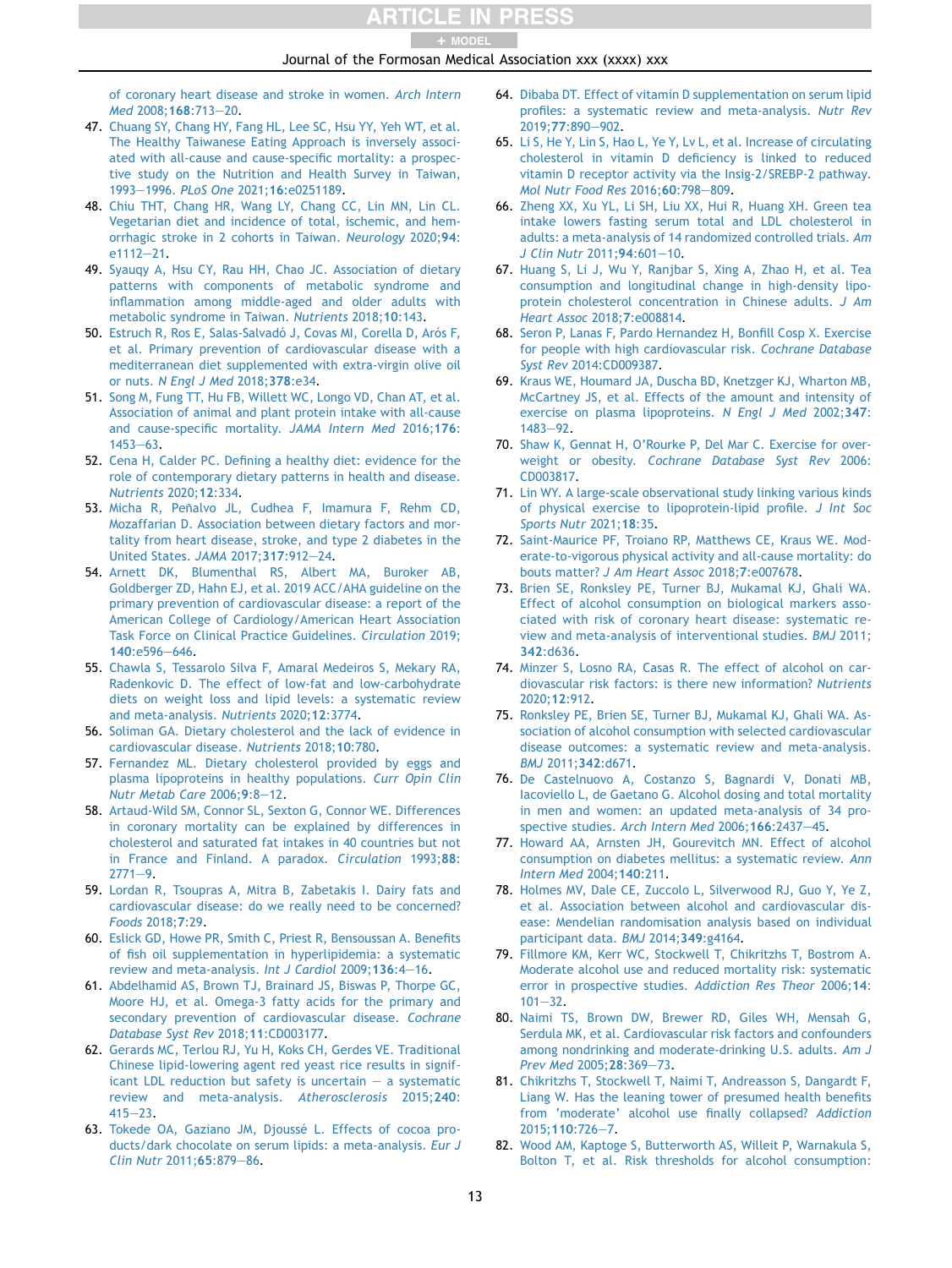P.-H. Huang, Y.-W. Lu, Y.-L. Tsai et al. + MODEL

[combined analysis of individual-participant data for 599912](http://refhub.elsevier.com/S0929-6646(22)00215-7/sref82) [current drinkers in 83 prospective studies.](http://refhub.elsevier.com/S0929-6646(22)00215-7/sref82) Lancet 2018;391:  $1513 - 23.$  $1513 - 23.$  $1513 - 23.$  $1513 - 23.$ 

- <span id="page-13-0"></span>83. [Millwood IY, Walters RG, Mei XW, Guo Y, Yang L, Bian Z, et al.](http://refhub.elsevier.com/S0929-6646(22)00215-7/sref83) [Conventional and genetic evidence on alcohol and vascular](http://refhub.elsevier.com/S0929-6646(22)00215-7/sref83) [disease aetiology: a prospective study of 500 000 men and](http://refhub.elsevier.com/S0929-6646(22)00215-7/sref83) [women in China.](http://refhub.elsevier.com/S0929-6646(22)00215-7/sref83) Lancet 2019;393:1831-[42](http://refhub.elsevier.com/S0929-6646(22)00215-7/sref83).
- <span id="page-13-1"></span>84. [Li H, Borinskaya S, Yoshimura K, Kal'ina N, Marusin A,](http://refhub.elsevier.com/S0929-6646(22)00215-7/sref84) [Stepanov VA, et al. Refined geographic distribution of the](http://refhub.elsevier.com/S0929-6646(22)00215-7/sref84) oriental ALDH2 \* [504Lys \(nee 487Lys\) variant.](http://refhub.elsevier.com/S0929-6646(22)00215-7/sref84) Ann Hum Genet [2009;](http://refhub.elsevier.com/S0929-6646(22)00215-7/sref84)73:335-[45.](http://refhub.elsevier.com/S0929-6646(22)00215-7/sref84)
- <span id="page-13-2"></span>85. Alcohol intolerance. [http://www.mayoclinic.org/diseases](http://www.mayoclinic.org/diseases-conditions/alcohol-intolerance/basics/definition/CON-20034907)[conditions/alcohol-intolerance/basics/definition/CON-](http://www.mayoclinic.org/diseases-conditions/alcohol-intolerance/basics/definition/CON-20034907)[20034907.](http://www.mayoclinic.org/diseases-conditions/alcohol-intolerance/basics/definition/CON-20034907)
- <span id="page-13-3"></span>86. [Rehm J, Room R, Graham K, Monteiro M, Gmel G, Sempos CT.](http://refhub.elsevier.com/S0929-6646(22)00215-7/sref86) [The relationship of average volume of alcohol consumption](http://refhub.elsevier.com/S0929-6646(22)00215-7/sref86) [and patterns of drinking to burden of disease: an overview.](http://refhub.elsevier.com/S0929-6646(22)00215-7/sref86) [Addiction](http://refhub.elsevier.com/S0929-6646(22)00215-7/sref86) 2003;98:1209-[28.](http://refhub.elsevier.com/S0929-6646(22)00215-7/sref86)
- <span id="page-13-4"></span>87. [Rehm J, Room R, Monteiro M, Gmel G, Graham K, Rehn N,](http://refhub.elsevier.com/S0929-6646(22)00215-7/sref87) [et al. Alcohol as a risk factor for global burden of disease.](http://refhub.elsevier.com/S0929-6646(22)00215-7/sref87) Eur [Addiction Res](http://refhub.elsevier.com/S0929-6646(22)00215-7/sref87) 2003;9:157-[64.](http://refhub.elsevier.com/S0929-6646(22)00215-7/sref87)
- <span id="page-13-5"></span>88. [Nutrition and health across the lifespan: the guidelines and](http://refhub.elsevier.com/S0929-6646(22)00215-7/sref88) key recommendations. In: [Dietary guideline for Americans,](http://refhub.elsevier.com/S0929-6646(22)00215-7/sref88) [2020](http://refhub.elsevier.com/S0929-6646(22)00215-7/sref88)-2025[. 9th ed. U.S. Department of Agriculture and U.S.](http://refhub.elsevier.com/S0929-6646(22)00215-7/sref88) [Department of Health and Human Services; 2020. p. 49](http://refhub.elsevier.com/S0929-6646(22)00215-7/sref88).
- <span id="page-13-6"></span>89. [Britton A, McKee M. The relation between alcohol and car](http://refhub.elsevier.com/S0929-6646(22)00215-7/sref89)[diovascular disease in Eastern Europe: explaining the](http://refhub.elsevier.com/S0929-6646(22)00215-7/sref89) paradox. [J Epidemiol Community Health](http://refhub.elsevier.com/S0929-6646(22)00215-7/sref89) 2000;54:[32](http://refhub.elsevier.com/S0929-6646(22)00215-7/sref89)8-32.
- <span id="page-13-7"></span>90. Tobacco/World Health Organization. [https://www.who.int/](https://www.who.int/news-room/fact-sheets/detail/tobacco) [news-room/fact-sheets/detail/tobacco](https://www.who.int/news-room/fact-sheets/detail/tobacco).
- <span id="page-13-8"></span>91. Health Promotion Administration, Ministry of Health and Welfare. Survey results of Taiwanese smoking behavior. [https://www.hpa.gov.tw/Pages/List.aspx?nodeid](https://www.hpa.gov.tw/Pages/List.aspx?nodeid%20=1719) = 1719.
- <span id="page-13-9"></span>92. Mons U, Müezzinler A, Gellert C, Schöttker B, Abnet CC, [Bobak M, et al. Impact of smoking and smoking cessation on](http://refhub.elsevier.com/S0929-6646(22)00215-7/sref92) [cardiovascular events and mortality among older adults: meta](http://refhub.elsevier.com/S0929-6646(22)00215-7/sref92)[analysis of individual participant data from prospective cohort](http://refhub.elsevier.com/S0929-6646(22)00215-7/sref92) [studies of the CHANCES consortium.](http://refhub.elsevier.com/S0929-6646(22)00215-7/sref92) BMJ 2015;350:h1551.
- <span id="page-13-10"></span>93. Su CH, Jeng JS, Tu ST, Huang CN, Yeh HI. An effective strategy to activate physicians to promote high cardiovascular risk patients to quit smoking. Acta Cardiol Sin 2022. [https://doi.](https://doi.org/10.6515/ACS.202207_38(4).20220224A) [org/10.6515/ACS.202207\\_38\(4\).20220224A.](https://doi.org/10.6515/ACS.202207_38(4).20220224A)
- <span id="page-13-11"></span>94. [Kalkhoran S, Glantz SA. E-cigarettes and smoking cessation in](http://refhub.elsevier.com/S0929-6646(22)00215-7/sref94) [real-world and clinical settings: a systematic review and](http://refhub.elsevier.com/S0929-6646(22)00215-7/sref94) meta-analysis. [Lancet Respir Med](http://refhub.elsevier.com/S0929-6646(22)00215-7/sref94) 2016:4:116-[28.](http://refhub.elsevier.com/S0929-6646(22)00215-7/sref94)
- <span id="page-13-12"></span>95. [Hartmann-Boyce J, McRobbie H, Lindson N, Bullen C, Begh R,](http://refhub.elsevier.com/S0929-6646(22)00215-7/sref95) [Theodoulou A, et al. Electronic cigarettes for smoking](http://refhub.elsevier.com/S0929-6646(22)00215-7/sref95) cessation. [Cochrane Database Syst Rev](http://refhub.elsevier.com/S0929-6646(22)00215-7/sref95) 2021;4:CD010216.
- <span id="page-13-13"></span>96. [Blount BC, Karwowski MP, Shields PG, Morel-Espinosa M, Val](http://refhub.elsevier.com/S0929-6646(22)00215-7/sref96)[entin-Blasini L, Gardner M, et al. Vitamin E acetate in](http://refhub.elsevier.com/S0929-6646(22)00215-7/sref96) [bronchoalveolar-lavage fluid associated with EVALI.](http://refhub.elsevier.com/S0929-6646(22)00215-7/sref96) N Engl J Med [2020;](http://refhub.elsevier.com/S0929-6646(22)00215-7/sref96)382:697-[705.](http://refhub.elsevier.com/S0929-6646(22)00215-7/sref96)
- 97. [Vlachopoulos C, Ioakeimidis N, Abdelrasoul M, Terentes-](http://refhub.elsevier.com/S0929-6646(22)00215-7/sref97)[Printzios D, Georgakopoulos C, Pietri P, et al. Electronic](http://refhub.elsevier.com/S0929-6646(22)00215-7/sref97) [cigarette smoking increases aortic stiffness and blood pres](http://refhub.elsevier.com/S0929-6646(22)00215-7/sref97)[sure in young smokers.](http://refhub.elsevier.com/S0929-6646(22)00215-7/sref97) J Am Coll Cardiol 2016;67:2802-[3](http://refhub.elsevier.com/S0929-6646(22)00215-7/sref97).
- 98. [Martinez-Morata I, Sanchez TR, Shimbo D, Navas-Acien A.](http://refhub.elsevier.com/S0929-6646(22)00215-7/sref98) [Electronic cigarette use and blood pressure endpoints: a](http://refhub.elsevier.com/S0929-6646(22)00215-7/sref98) systematic review. [Curr Hypertens Rep](http://refhub.elsevier.com/S0929-6646(22)00215-7/sref98) 2020;23:2.
- <span id="page-13-14"></span>99. [Chou R, Dana T, Blazina I, Daeges M, Jeanne TL. Statins for](http://refhub.elsevier.com/S0929-6646(22)00215-7/sref99) [prevention of cardiovascular disease in adults: evidence](http://refhub.elsevier.com/S0929-6646(22)00215-7/sref99) [report and systematic review for the US preventive services](http://refhub.elsevier.com/S0929-6646(22)00215-7/sref99) [task force.](http://refhub.elsevier.com/S0929-6646(22)00215-7/sref99) JAMA 2016;316:2008-[24](http://refhub.elsevier.com/S0929-6646(22)00215-7/sref99).
- <span id="page-13-15"></span>100. [Ridker PM, Danielson E, Fonseca FA, Genest J, Gotto Jr AM,](http://refhub.elsevier.com/S0929-6646(22)00215-7/sref100) [Kastelein JJ, et al. Rosuvastatin to prevent vascular events in](http://refhub.elsevier.com/S0929-6646(22)00215-7/sref100) [men and women with elevated C-reactive protein.](http://refhub.elsevier.com/S0929-6646(22)00215-7/sref100) N Engl J Med [2008;](http://refhub.elsevier.com/S0929-6646(22)00215-7/sref100)359:2195-[207](http://refhub.elsevier.com/S0929-6646(22)00215-7/sref100).
- <span id="page-13-16"></span>101. [Yusuf S, Bosch J, Dagenais G, Zhu J, Xavier D, Liu L, et al.](http://refhub.elsevier.com/S0929-6646(22)00215-7/sref101) [Cholesterol lowering in intermediate-risk persons without](http://refhub.elsevier.com/S0929-6646(22)00215-7/sref101) [cardiovascular disease.](http://refhub.elsevier.com/S0929-6646(22)00215-7/sref101) N Engl J Med 2016;374:2021-[31](http://refhub.elsevier.com/S0929-6646(22)00215-7/sref101).
- <span id="page-13-17"></span>102. [Nakamura H, Arakawa K, Itakura H, Kitabatake A, Goto Y,](http://refhub.elsevier.com/S0929-6646(22)00215-7/sref102) [Toyota T, et al. Primary prevention of cardiovascular disease](http://refhub.elsevier.com/S0929-6646(22)00215-7/sref102) [with pravastatin in Japan \(MEGA Study\): a prospective rand](http://refhub.elsevier.com/S0929-6646(22)00215-7/sref102)[omised controlled trial.](http://refhub.elsevier.com/S0929-6646(22)00215-7/sref102) Lancet 2006;368:1155-[63](http://refhub.elsevier.com/S0929-6646(22)00215-7/sref102).
- <span id="page-13-18"></span>103. [Yebyo HG, Aschmann HE, Kaufmann M, Puhan MA. Compara](http://refhub.elsevier.com/S0929-6646(22)00215-7/sref103)[tive effectiveness and safety of statins as a class and of](http://refhub.elsevier.com/S0929-6646(22)00215-7/sref103) [specific statins for primary prevention of cardiovascular dis](http://refhub.elsevier.com/S0929-6646(22)00215-7/sref103)[ease: a systematic review, meta-analysis, and network meta](http://refhub.elsevier.com/S0929-6646(22)00215-7/sref103)[analysis of randomized trials with 94,283 participants.](http://refhub.elsevier.com/S0929-6646(22)00215-7/sref103) Am [Heart J](http://refhub.elsevier.com/S0929-6646(22)00215-7/sref103) 2019; 210:18-[28.](http://refhub.elsevier.com/S0929-6646(22)00215-7/sref103)
- <span id="page-13-19"></span>104. [Ganga HV, Slim HB, Thompson PD. A systematic review of](http://refhub.elsevier.com/S0929-6646(22)00215-7/sref104) [statin-induced muscle problems in clinical trials.](http://refhub.elsevier.com/S0929-6646(22)00215-7/sref104) Am Heart J  $2014:168:6 - 15.$  $2014:168:6 - 15.$  $2014:168:6 - 15.$
- <span id="page-13-20"></span>105. [Chien SC, Chen PS, Huang YH, Tang SC, Li YH, Yeh HI. 2019](http://refhub.elsevier.com/S0929-6646(22)00215-7/sref105) [Taiwan Society of Lipids and Atherosclerosis expert consensus](http://refhub.elsevier.com/S0929-6646(22)00215-7/sref105) [statement on statin intolerance.](http://refhub.elsevier.com/S0929-6646(22)00215-7/sref105) J Formos Med Assoc 2019; 118[:1385](http://refhub.elsevier.com/S0929-6646(22)00215-7/sref105)-[92](http://refhub.elsevier.com/S0929-6646(22)00215-7/sref105).
- <span id="page-13-21"></span>106. [Stott DJ, Westendorp RG, Shepherd J, Davis BR, Pressel SL,](http://refhub.elsevier.com/S0929-6646(22)00215-7/sref106) [Marchioli R, et al. Statins and risk of incident diabetes: a](http://refhub.elsevier.com/S0929-6646(22)00215-7/sref106) [collaborative meta-analysis of randomised statin trials.](http://refhub.elsevier.com/S0929-6646(22)00215-7/sref106) Lan-cet [2010;](http://refhub.elsevier.com/S0929-6646(22)00215-7/sref106)375:735-[42](http://refhub.elsevier.com/S0929-6646(22)00215-7/sref106).
- <span id="page-13-22"></span>107. [Baigent C, Landray MJ, Reith C, Emberson J, Wheeler DC,](http://refhub.elsevier.com/S0929-6646(22)00215-7/sref107) [Tomson C, et al. The effects of lowering LDL cholesterol with](http://refhub.elsevier.com/S0929-6646(22)00215-7/sref107) [simvastatin plus ezetimibe in patients with chronic kidney](http://refhub.elsevier.com/S0929-6646(22)00215-7/sref107) [disease \(Study of Heart and Renal Protection\): a randomised](http://refhub.elsevier.com/S0929-6646(22)00215-7/sref107) [placebo-controlled trial.](http://refhub.elsevier.com/S0929-6646(22)00215-7/sref107) Lancet 2011;377:2181-[92](http://refhub.elsevier.com/S0929-6646(22)00215-7/sref107).
- <span id="page-13-23"></span>108. [Cannon CP, Blazing MA, Giugliano RP, McCagg A, White JA,](http://refhub.elsevier.com/S0929-6646(22)00215-7/sref108) [Theroux P, et al. Ezetimibe added to statin therapy after](http://refhub.elsevier.com/S0929-6646(22)00215-7/sref108) [acute coronary syndromes.](http://refhub.elsevier.com/S0929-6646(22)00215-7/sref108) N Engl J Med 2015:372:2387-[97](http://refhub.elsevier.com/S0929-6646(22)00215-7/sref108).
- <span id="page-13-24"></span>109. [Ouchi Y, Sasaki J, Arai H, Yokote K, Harada K, Katayama Y,](http://refhub.elsevier.com/S0929-6646(22)00215-7/sref109) [et al. Ezetimibe lipid-lowering trial on prevention of athero](http://refhub.elsevier.com/S0929-6646(22)00215-7/sref109)[sclerotic cardiovascular disease in 75 or older \(EWTOPIA 75\): a](http://refhub.elsevier.com/S0929-6646(22)00215-7/sref109) [randomized, controlled trial.](http://refhub.elsevier.com/S0929-6646(22)00215-7/sref109) Circulation 2019;140: [992](http://refhub.elsevier.com/S0929-6646(22)00215-7/sref109)-[1003.](http://refhub.elsevier.com/S0929-6646(22)00215-7/sref109)
- <span id="page-13-25"></span>110. [Mullard A. Cholesterol-lowering blockbuster candidates speed](http://refhub.elsevier.com/S0929-6646(22)00215-7/sref110) into Phase III trials. [Nat Rev Drug Discov](http://refhub.elsevier.com/S0929-6646(22)00215-7/sref110) 2012;11:817-[9.](http://refhub.elsevier.com/S0929-6646(22)00215-7/sref110)
- <span id="page-13-26"></span>111. [Schmidt AF, Carter JL, Pearce LS, Wilkins JT, Overington JP,](http://refhub.elsevier.com/S0929-6646(22)00215-7/sref111) [Hingorani AD, et al. PCSK9 monoclonal antibodies for the](http://refhub.elsevier.com/S0929-6646(22)00215-7/sref111) [primary and secondary prevention of cardiovascular disease.](http://refhub.elsevier.com/S0929-6646(22)00215-7/sref111) [Cochrane Database Syst Rev](http://refhub.elsevier.com/S0929-6646(22)00215-7/sref111) 2020;10:CD011748.
- <span id="page-13-27"></span>112. [Sniderman AD, Thanassoulis G, Glavinovic T, Navar AM,](http://refhub.elsevier.com/S0929-6646(22)00215-7/sref112) [Pencina M, Catapano A, et al. Apolipoprotein B particles and](http://refhub.elsevier.com/S0929-6646(22)00215-7/sref112) [cardiovascular disease: a narrative review.](http://refhub.elsevier.com/S0929-6646(22)00215-7/sref112) JAMA Cardiol 2019;4[:1287](http://refhub.elsevier.com/S0929-6646(22)00215-7/sref112)-[95](http://refhub.elsevier.com/S0929-6646(22)00215-7/sref112).
- <span id="page-13-28"></span>113. [Sniderman AD, Islam S, Yusuf S, McQueen MJ. Discordance](http://refhub.elsevier.com/S0929-6646(22)00215-7/sref113) [analysis of apolipoprotein B and non-high density lipoprotein](http://refhub.elsevier.com/S0929-6646(22)00215-7/sref113) [cholesterol as markers of cardiovascular risk in the INTER-](http://refhub.elsevier.com/S0929-6646(22)00215-7/sref113)HEART study. [Atherosclerosis](http://refhub.elsevier.com/S0929-6646(22)00215-7/sref113) 2012;225:444-[9.](http://refhub.elsevier.com/S0929-6646(22)00215-7/sref113)
- <span id="page-13-29"></span>114. [Pischon T, Girman CJ, Sacks FM, Rifai N, Stampfer MJ,](http://refhub.elsevier.com/S0929-6646(22)00215-7/sref114) [Rimm EB. Non-high-density lipoprotein cholesterol and](http://refhub.elsevier.com/S0929-6646(22)00215-7/sref114) [apolipoprotein B in the prediction of coronary heart disease in](http://refhub.elsevier.com/S0929-6646(22)00215-7/sref114) men. [Circulation](http://refhub.elsevier.com/S0929-6646(22)00215-7/sref114) 2005;112:3375-[83](http://refhub.elsevier.com/S0929-6646(22)00215-7/sref114).
- <span id="page-13-30"></span>115. [Ference BA, Graham I, Tokgozoglu L, Catapano AL. Impact of](http://refhub.elsevier.com/S0929-6646(22)00215-7/sref115) [lipids on cardiovascular health: JACC health promotion series.](http://refhub.elsevier.com/S0929-6646(22)00215-7/sref115) [J Am Coll Cardiol](http://refhub.elsevier.com/S0929-6646(22)00215-7/sref115) 2018;72:1141-[56](http://refhub.elsevier.com/S0929-6646(22)00215-7/sref115).
- <span id="page-13-31"></span>116. [Lin FJ, Tseng WK, Yin WH, Yeh HI, Chen JW, Wu CC. Residual](http://refhub.elsevier.com/S0929-6646(22)00215-7/sref116) [risk factors to predict major adverse cardiovascular events in](http://refhub.elsevier.com/S0929-6646(22)00215-7/sref116) [atherosclerotic cardiovascular disease patients with and](http://refhub.elsevier.com/S0929-6646(22)00215-7/sref116) [without diabetes mellitus.](http://refhub.elsevier.com/S0929-6646(22)00215-7/sref116) Sci Rep 2017;7:9179.
- <span id="page-13-32"></span>117. [Ho LT, Lin FJ, Tseng WK, Yin WH, Wu YW, Li YH, et al. On](http://refhub.elsevier.com/S0929-6646(22)00215-7/sref117)[treatment lipid profiles to predict the cardiovascular out](http://refhub.elsevier.com/S0929-6646(22)00215-7/sref117)[comes in ASCVD patients comorbid with chronic kidney dis](http://refhub.elsevier.com/S0929-6646(22)00215-7/sref117)[ease](http://refhub.elsevier.com/S0929-6646(22)00215-7/sref117)  $-$  [the multi-center T-SPARCLE registry study.](http://refhub.elsevier.com/S0929-6646(22)00215-7/sref117) J Formos [Med Assoc](http://refhub.elsevier.com/S0929-6646(22)00215-7/sref117) 2018;117:814-[24.](http://refhub.elsevier.com/S0929-6646(22)00215-7/sref117)